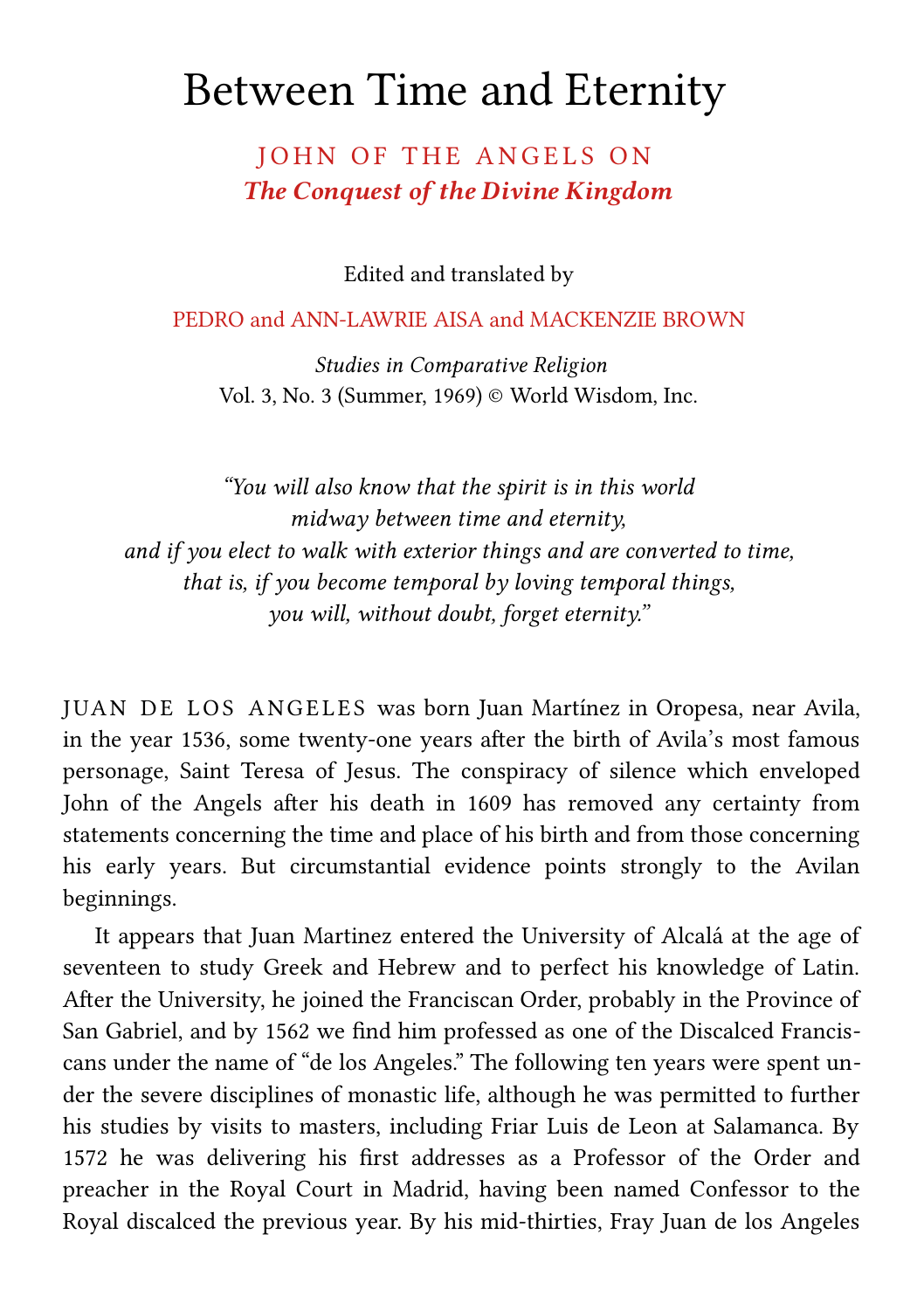was already a power in that world which was to count Saint John of the Cross, Saint Teresa of Avila and Luis of Leon as contemporary products of the Spanish mystical genius.

 Shortly after the founding of a new Franciscan monastery in the city of Zamora in 1578, John of the Angels was sent as Official Predicator or Preacher. It was in the quiet of this monastery that he composed his first writings—a series of devotional poems; and he seems to have at least begun here his first published work: *Triunfos del Amor de Dios* (*Triumphs of the Love of God*). In spite of favourable notices this work did not become popular and it remained for another study to establish him as a major writer of his period.

 This latter work is associated with his life in Seville. He was sent in 1589 to found a house in this bustling city on the Guadalquivir river, then a major port for the trade of the Indies and a place which so reeked of wealth and fleshpots that Saint Teresa was appalled by the atmosphere. But Fray Juan was much taken by the walled gardens, the orange blossoms, the fishing fleets anchored beside tall galleons returned from Mexico and Panama. He entered his duties as Provincial Commisary of the Province with great skill and energy. Soon the new foundation was completed and he was invited to speak in the major pulpits of Seville. But such was his eloquence and popularity that in time he aroused the envy and jealousies of the established clergy there and he found himself the object of ill-will, slander and petty persecutions. For the next three years he continued his Seville assignment, bringing to a successful conclusion the development of the Church of San Diego de Sevilla. During this time, he began work on his *Diálogos de la Conquista del Espiritual y Secreto Reino de Dios*. A selection from this work has been chosen for the present English translation.

 Not long after the celebrations marking the completion of San Diego de Sevilla, John of the Angels left the Andalusian capital—probably late in 1592 or early the following year. The violent arguments which had marked his stay involved not only other Franciscan groups but his own discalced brothers and concerned principally matters of jurisdiction and precedence. It was the sort of bitter experience shared by Saint Teresa and Saint John of the Cross in Andalusia. The Franciscan father fled Seville to the comparative peace of Portugal where he was welcomed by the friars there and by the Archduke of Austria, then governor of the territory. He now had opportunity to complete the Dialogues. Some time during 1593, he returned to Madrid and received approval of his new work by his superiors. It was another two years, however, before the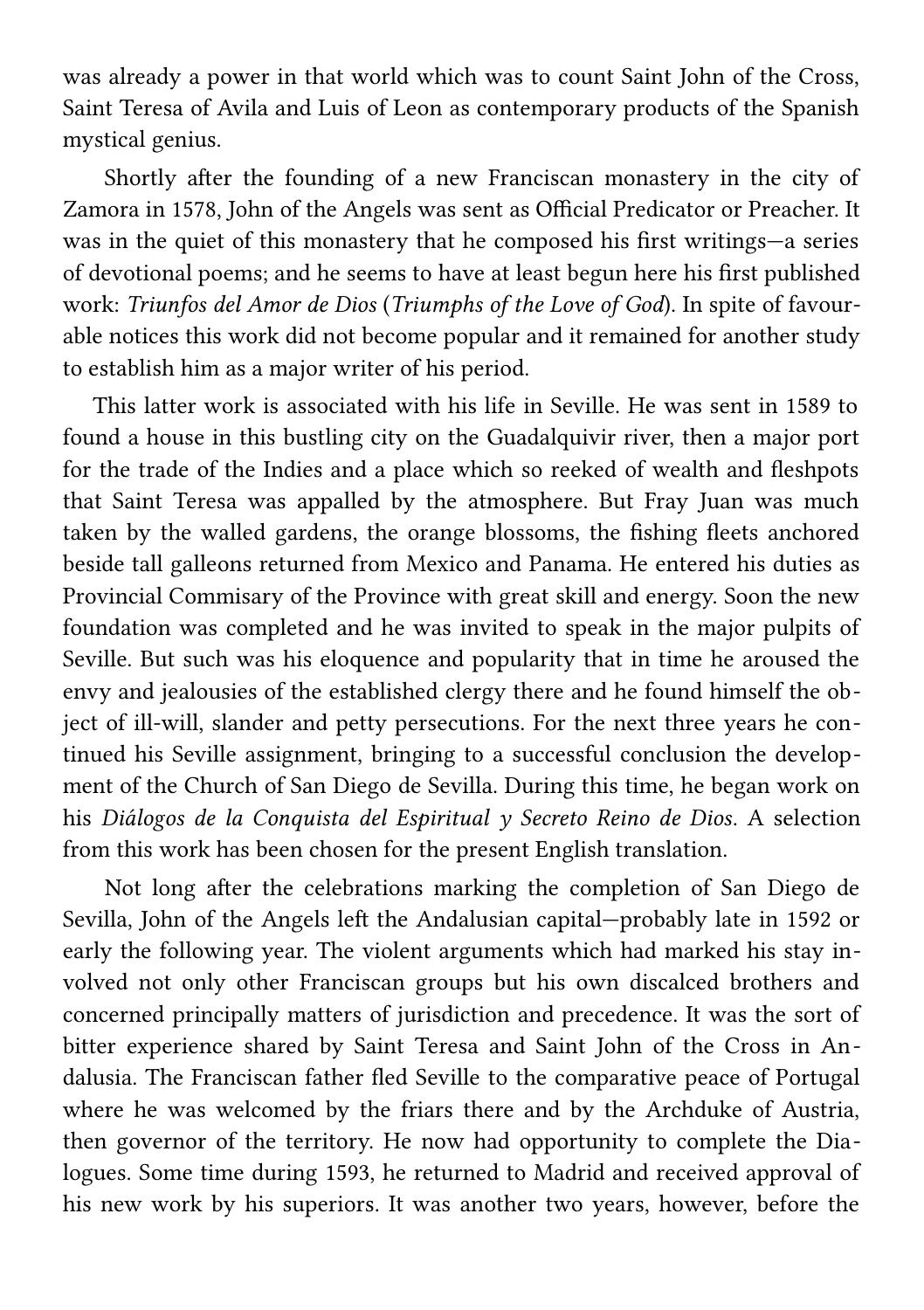book could be published because Juan de los Angeles was immediately called upon to make visits of inspection to five provinces as distant as Valencia. Most of this visitation was upon foot and under the most difficult and fatiguing circumstances that left no time to attend to matters of writing or publication. By 1595 he was again in Madrid where he saw to the printing of the Dialogues. They were dedicated to Cardinal Alberto, Archduke of Austria, who had welcomed him so cordially to Portugal after his tribulations in Seville.

 The new publication was accepted by the public and, in contrast to his earlier Triunfos, sold so well that all the early editions were quickly exhausted. If Juan de los Angeles had written nothing but the Dialogues, his position among sixteenth century religious writers would have been assured.

 Three more years of administrative responsibility in Madrid and Guadalajara ended when he was appointed to the office of General Visitor. Ironically, we find him by the middle of the year 1598 again in Seville. But this time those who had caused him such grief six years before were now bound to render him respect and obedience and to accept him as judge and arbitrator in questions involving the Provinces of Andalusia. Those same brothers who had quarrelled over jurisdiction of the house established by Fray Juan on his first visit, now accepted an agreement which he forwarded to the Pope. Other disputes between the civil and ecclesiastical authorities of Seville were also resolved. After a period of rest in the convent of San Bernardino, during which he worked on his *Comentarios sobre el Cantar de los Cantares* (*Commentaries on the Song of Songs*), he left for Rome on matters concerning the Order in the spring of 1599. He then travelled throughout Italy and France, returning to Madrid in 1600.

 He resumed charge of his Franciscan house in that city and devoted himself to revising his *Triunfos* for republication. This consisted largely in condensing and clarifying the earlier work and the result was that three editions were made within a few years and it was translated into French. The revision was brought out under the title *Lucha Espiritual y Amorosa entre Dios y el Alma* (*Spiritual Battle between God and the Soul*).

 In the next two years, events occurred which, though they brought the highest honors and responsibilities to Juan de los Angeles, were to prove disastrous to his personal life and peace of mind in the last years. In June of 1601 he was elected Minister, Predicator, Definitor and Guardian of his Province, with his residence in Madrid. The notice refers to him as "a man of great note, of fine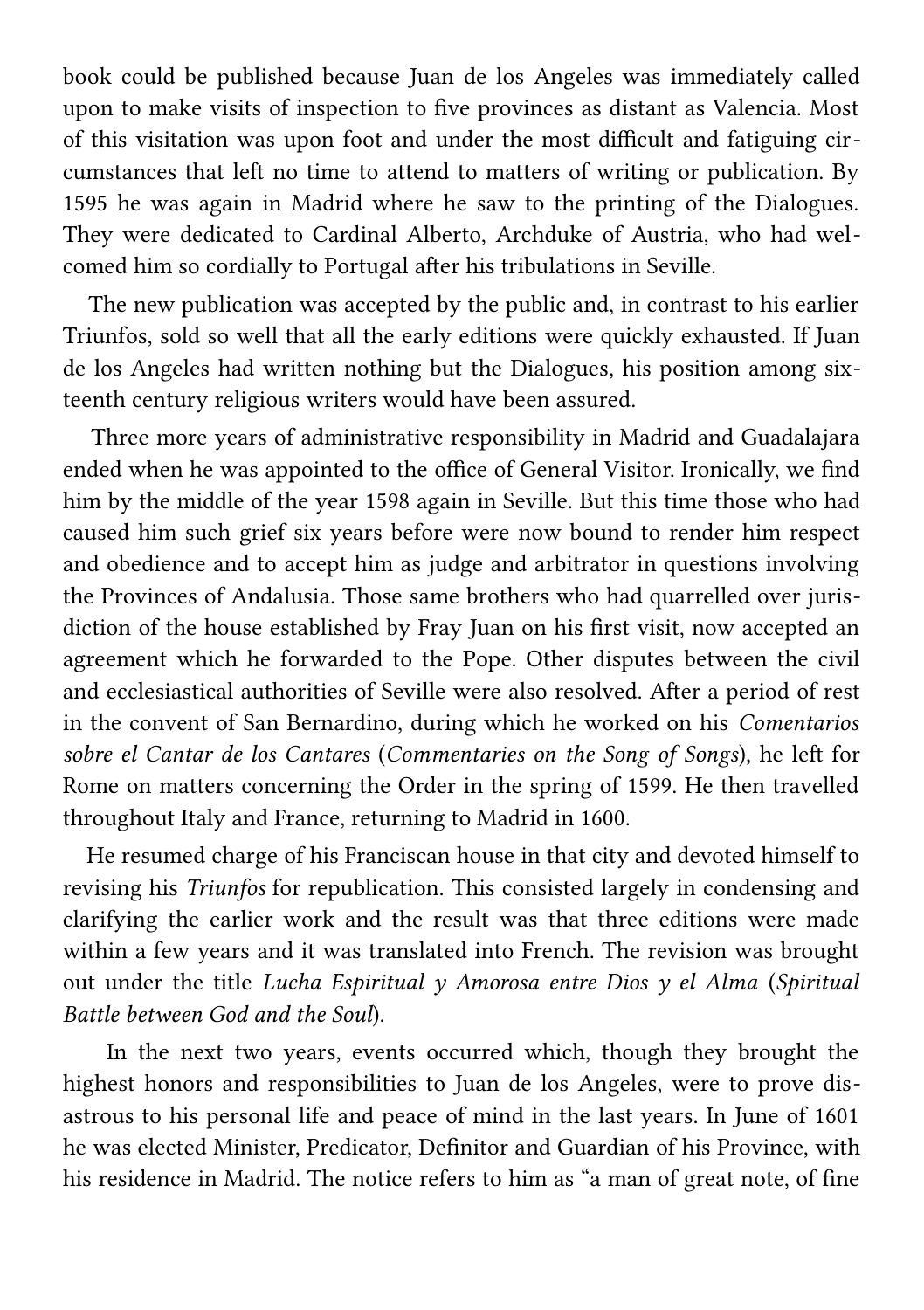letters and prudence."<sup>[1](#page-3-0)</sup> He quickly set about the work of his new office, travelling constantly throughout the large area under his administration, and adjudicating disputes, particularly those involving the secular and regular clergy. Then, early in the year 1602, he was given special honours. He received appointment as Confessor to the Royal Discalced of Madrid with a special commission to attend the Princess, Sister Margarita de la Cruz. At the same time, Empress Maria of Austria made him Predicator of her royal chapel. For all his abilities, the combination of offices placed an impossible burden upon his time and energy. He found it necessary to make a choice of responsibilities. Pressed with obedience by his superiors not to offend the Royal Family, he renounced his office as Provincial Head.

 His clerical brothers were outraged and left the following record in the official Chronicles of the Province: "The Provincial Friar Juan de los Angeles, did not carry out nor even begin to complete his three-year term of office because the most serene Empress, sister of the King, Don Felipe II, made him her Predicator and the Most Reverend General Friar Francisco de Sosa instituted him as Confessor to the discalced ladies of the Royal and very religious convent of Madrid. He had more liking for preaching and confessing than for walking on long jour-neys. He renounced his Provincial office after a year and a half."<sup>[2](#page-3-1)</sup> A later biographer defends him, however, in these terms: "Had he not given repeated proof of sacrifice in the many journeys he had made?… Great men, such as captivate and are admired by those of noble heart, awaken jealousy and envy in timid souls… Although they did not resort to imprisoning him, as with Friar Luis de Leon… it was not insignificant the injury they did him by painting him an unworthy when he was so very virtuous… Were not too many honours heaped upon this one Friar, leaving other prelates and men neglected in their convents? The envious then tried to break this great cedar tree, stripping from it even the foliage. And since they could not compete with him for earthly honours, they contested those of heaven so that his virtue might be clouded with slurs of imperfection and none would kneel before his image nor venerate him as a saint. And in part they realized their objective… With a conspiracy of silence they concealed all that could have exalted him, concealing with such a mask that none could know him nor honor him for his virtues."[3](#page-3-2)

<span id="page-3-0"></span><sup>1</sup> Quoted in Sala's Introduction to the 1912 Madrid edition of *Diálogos de la Conquista del Espiritual y Secreto Reino de Dios* . xxix).

<span id="page-3-1"></span><sup>2</sup> Ibid (p. xxxi).

<span id="page-3-2"></span><sup>3</sup> Ibid (p. xxxii).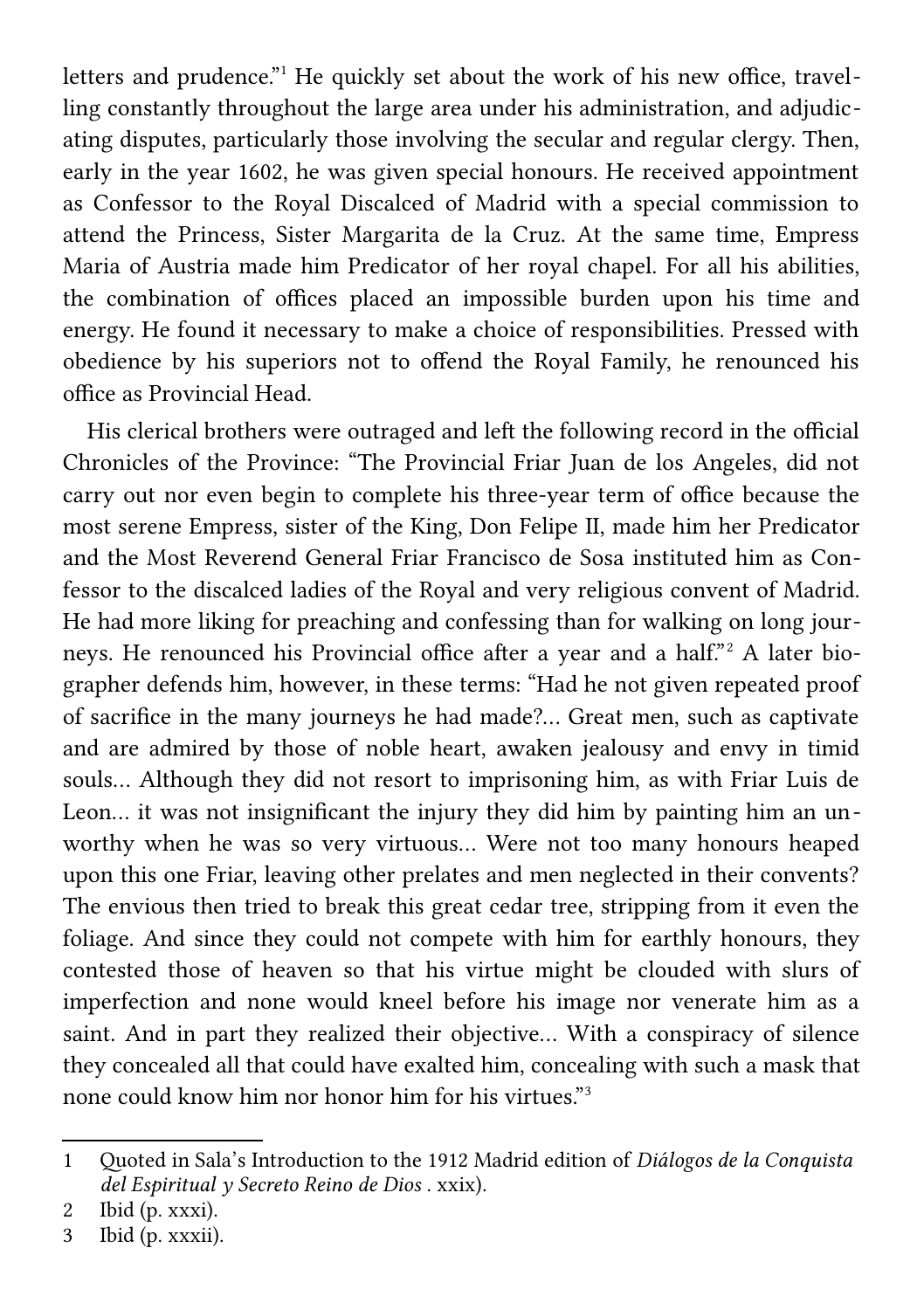Fray Juan de los Angeles remained with the Royal Discalced and the Empress in his declining years, devoting himself to the completion of some of his finest mystical studies. To the Empress he dedicated his *Tratado Utilísimo de Consideraciones Espirituales sobre el Cantar de los Cantares de Salomón* (*Most Useful Treatise on Spiritual Considerations concerning the Song of Songs of Solomon*). Although the work dealt only with the first two sections of the Song of Songs, it was a long text. After two years of sale in Spain it was brought out in a French edition and held in great esteem in Europe. He also wrote a series of essays to complete the full text of his Manual de Vida Perfecta (Manual of the Perfect Life), which forms the second part of his Conquista. In his last days he was working on a Treatise on the Mass, Tratado sobre la Misa, editing Vergel del Anima Religiosa (Orchard of Religious Enthusiasm) and revising works which the Royal Board wished to print.

 We are told that, despite his Royal patronage, Fray Juan led no life of ease. While he was confessor to many of the aristocracy of Madrid, he devoted himself tirelessly to the poor and his door was always open to the most humble peasant at all hours. He continued to accept, even in his last illness, much of the hard work and obedience of the monastic life. His last writing, *Libro de la Pasión de Jesús* (*Book of the Passion of Jesus*) was written for a father of the Franciscan Order. Only the first of its four parts was printed, the remainder being lost. He died in the house of the Royal Discalced in December of 1609, beloved of all whom he had served, but somehow never forgiven by his contemporary religious.

 What can be said of his place in history? Though he was rejected in his day, the 18th century Franciscans considered him a most venerable man and proposed setting in motion the machinery of beatification in Rome. The Spanish critic Pablo Rouselot hails Juan de los Angeles as the psychologist and moralist of the Spanish mystics. Menéndez y Pelayo in the nineteenth century wrote, "I confess that he is one of my favorite authors: it is not possible to read him without loving him and without being pulled along by his marvellous sweetness, as angelical as his name."[4](#page-4-0) The Franciscan scholar, Mir, in his foreword to the *Dialogues* described Fray Juan as "one of the most illustrious theologians of his age… He exhibits all the greatness and sublimity of… the mystic doctrine of the Franciscan school."[5](#page-4-1)

<span id="page-4-0"></span><sup>4</sup> Ibid (p. liv).

<span id="page-4-1"></span><sup>5</sup> Ibid (p. lv).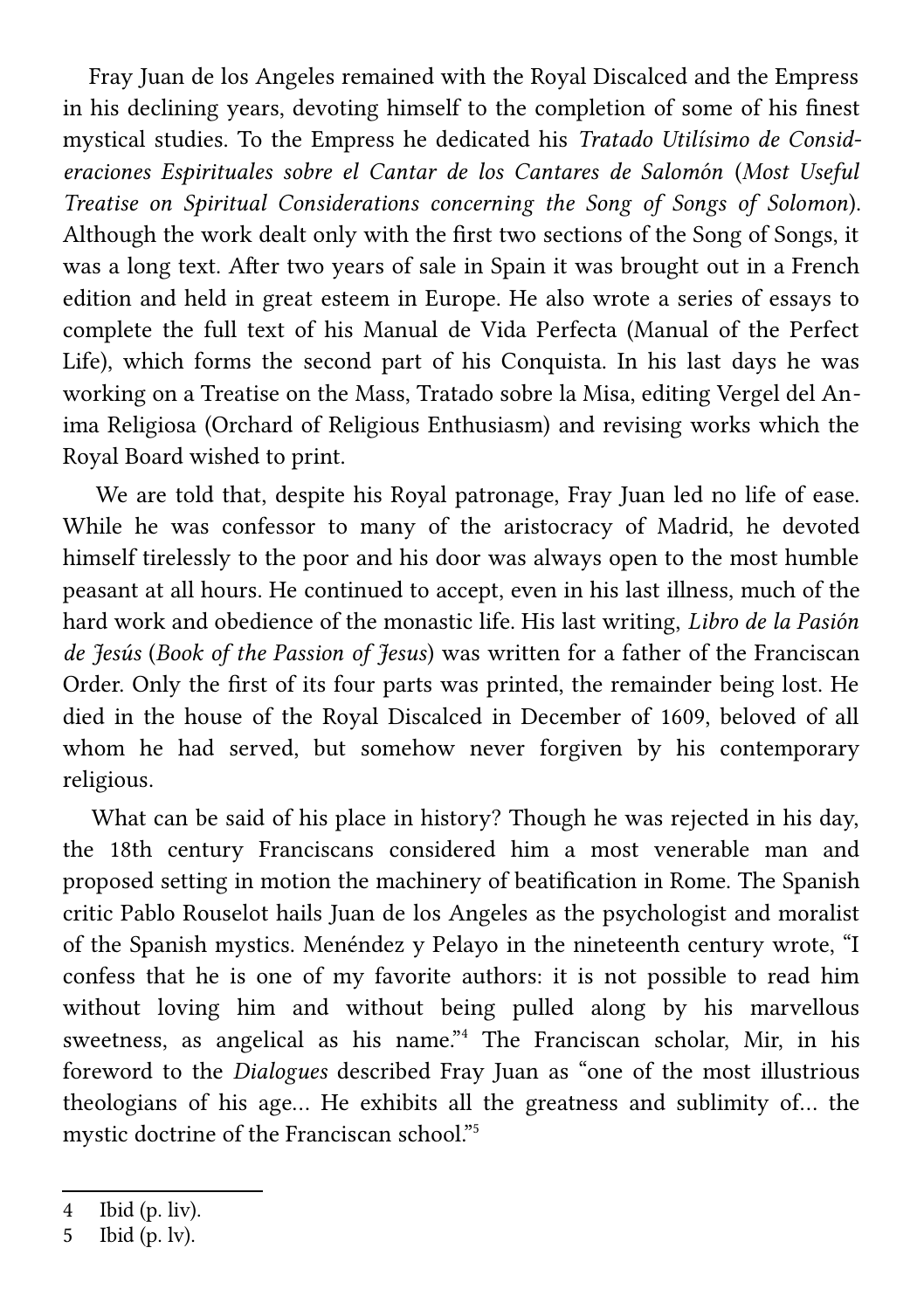Considering the high estimates of his life and work, how can we account for the obscurity which has enveloped the man since his death? Saint Teresa and Saint John of the Cross were themselves involved in the most bitter disputes and knew the humiliation of rejection and persecution. Saint Teresa, at least, was also on familiar terms with royalty and nobility. Was it that John of the Angels exhibited no miracles? One of his biographers, however, refers to his "miraculous deeds."[6](#page-5-0) Was it that he was not tested and refined by the type of hellish suffering endured by the Carmelite saints? Yet we are told of his arduous journeys, his severe illness, his tireless devotion to the poor. Or was it that the Franciscan order did not suffer the terrible and dramatic upheaval that characterized the Carmelite reform in sixteenth century Spain, bringing both disgrace and fame to the leaders? Juan de los Angeles had no advocate after death like P. Crisóstomo who spent his last years praising and preserving the name of that same John of the Cross whom he had so cruelly persecuted in life. Nor was Fray Juan asked under penalty of obedience to write his "Life" as happened with Saint Teresa of Avila.

 Whether Juan de los Angeles remains an unheralded saint or simply another distinguished member of his order, his place in the literature of Spanish mysticism is assured. The noted scholar and authority on the religious writings of sixteenth century Spain, Allison Peers, says, "In him, better than in any of his contemporaries, may be studied the psychology of mysticism."[7](#page-5-1)

 Fray Juan is thoroughly conversant with the various currents of mystical thought of his day, including, of course, the lives and writings of his distinguished countrymen, Teresa of Avila, John of the Cross and Luis de Leon. He discusses fluently the works of the Flemish Ruysbroeck, the German Tauler and others.<sup>[8](#page-5-2)</sup> In common with these mystics, he stresses contemplative disciplines leading to Divine Union.

 It may seem to modern readers that he devalues love and service to the world and mankind by his advocacy of the interior life. Such argument might well seem to him to be beside the point. Service to mankind is, he would hold, an inevitable and natural expression of the virtue of Charity which he so stresses. But Charity is not to be found in that heart or mind bound by or obsessed with

<span id="page-5-0"></span><sup>6</sup> Ibid (e.g. p. xlv).

<span id="page-5-1"></span><sup>7</sup> *The Mystics of Spain* (p. 19).

<span id="page-5-2"></span><sup>8</sup> Angel González Palencia, in his prologue to the 1946 Madrid edition of *Diálogos de la Conquista del Reino de Dios* has a detailed analysis of German and other influences upon the thought of Juan de los Angeles (pp. 24-30).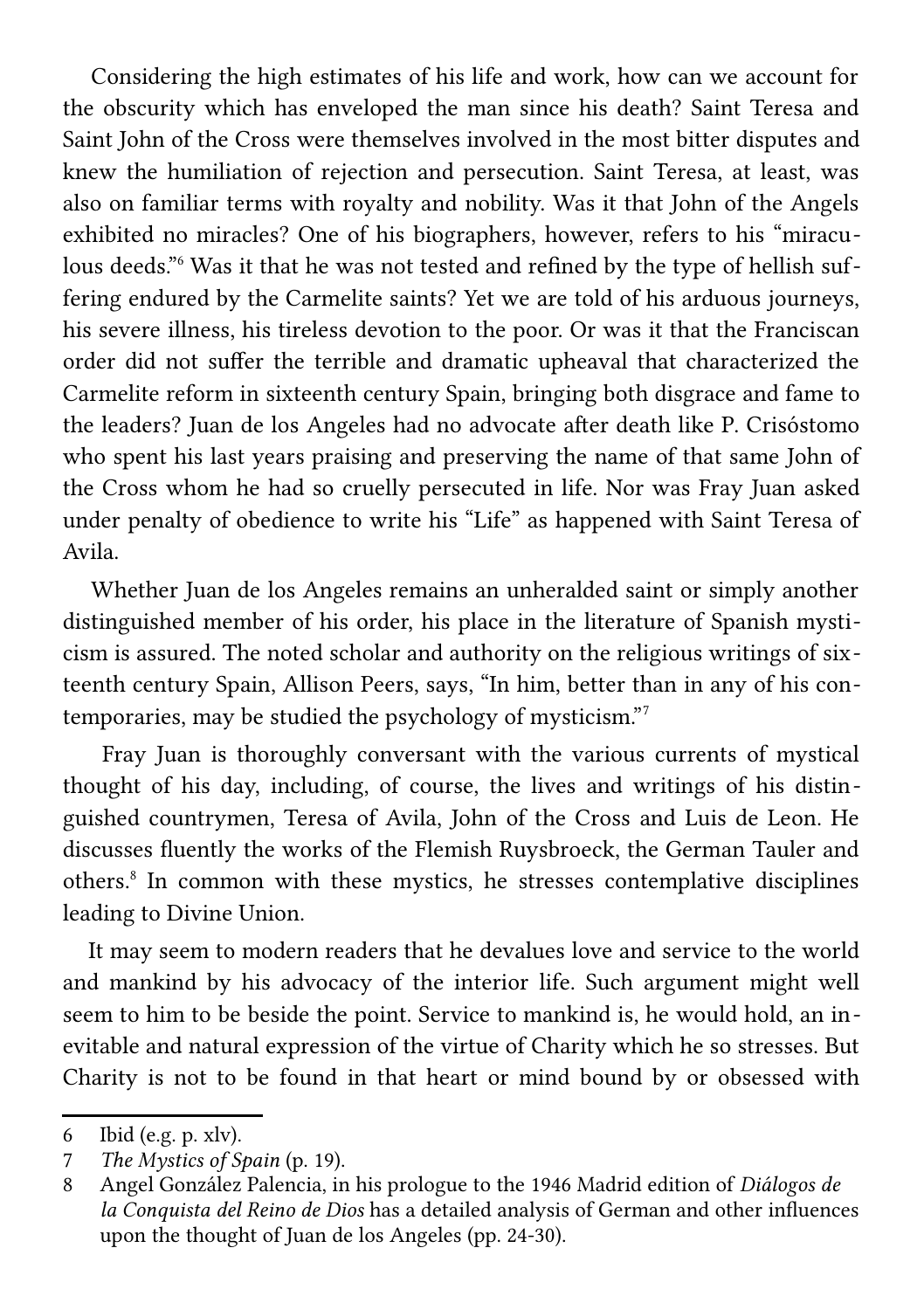creatures, as creatures. Only when fellow creatures are recognized as not different from oneself (because they share the same Divine presence) is it possible to serve them truly and without hypocrisy. And as John of the Angels sees it, this recognition comes only through Divine grace working in the heart which has been emptied of all contrary concerns and competing loyalties. "In order that God may dwell in a soul He asks that it first be emptied of the love of all creatures, including itself." His conclusion on works: "It is not possible for me to be essentially and genuinely good and yet for God not to be pleased and proud of my works… nor, if I were of bad and leprous interior could my works avoid being themselves leprous and therefore not pleasing to God."<sup>[9](#page-6-0)</sup> Thus it seems clear that, although his enemies denounced him for choosing to serve as Confessor to the Royal convent of Madrid in preference to the administrative activities of the Provincial office, Fray Juan does not reject the active life—which would indeed be contrary to the tradition of his own Order. He insists rather that all works be offered to God and judged not by their apparent outer qualities but rather, whether large or small, by their inner motivation. He holds that without a continuous inner awareness of divine imperatives, the actions of the natural man are soon conformed to the ends of the Devil.

 *The Conquest of the Divine Kingdom* is possibly the best single source for the theology of Juan de los Angeles. And the message and the content of the ten dialogues of the treatise are summarized in the first. Of it the author says, "I advise the religious and devout reader that in this one dialogue is the sum of all mystic theology and that it will serve as the fountain of everlasting life and the true road to perfect union with the Divine."[10](#page-6-1)

<span id="page-6-0"></span><sup>9</sup> *Diálogos* 1:2.

<span id="page-6-1"></span><sup>10</sup> *Diálogos* 1:6. Text: The scriptural citations in parentheses are precisely as given in Sala's 1912 edition of the 1595 original text. Citations which follow the parentheses are those of the translators, indicating more precise references to the King James version of the Bible unless otherwise indicated. Other notes, identifying personages, etc. are by the translators.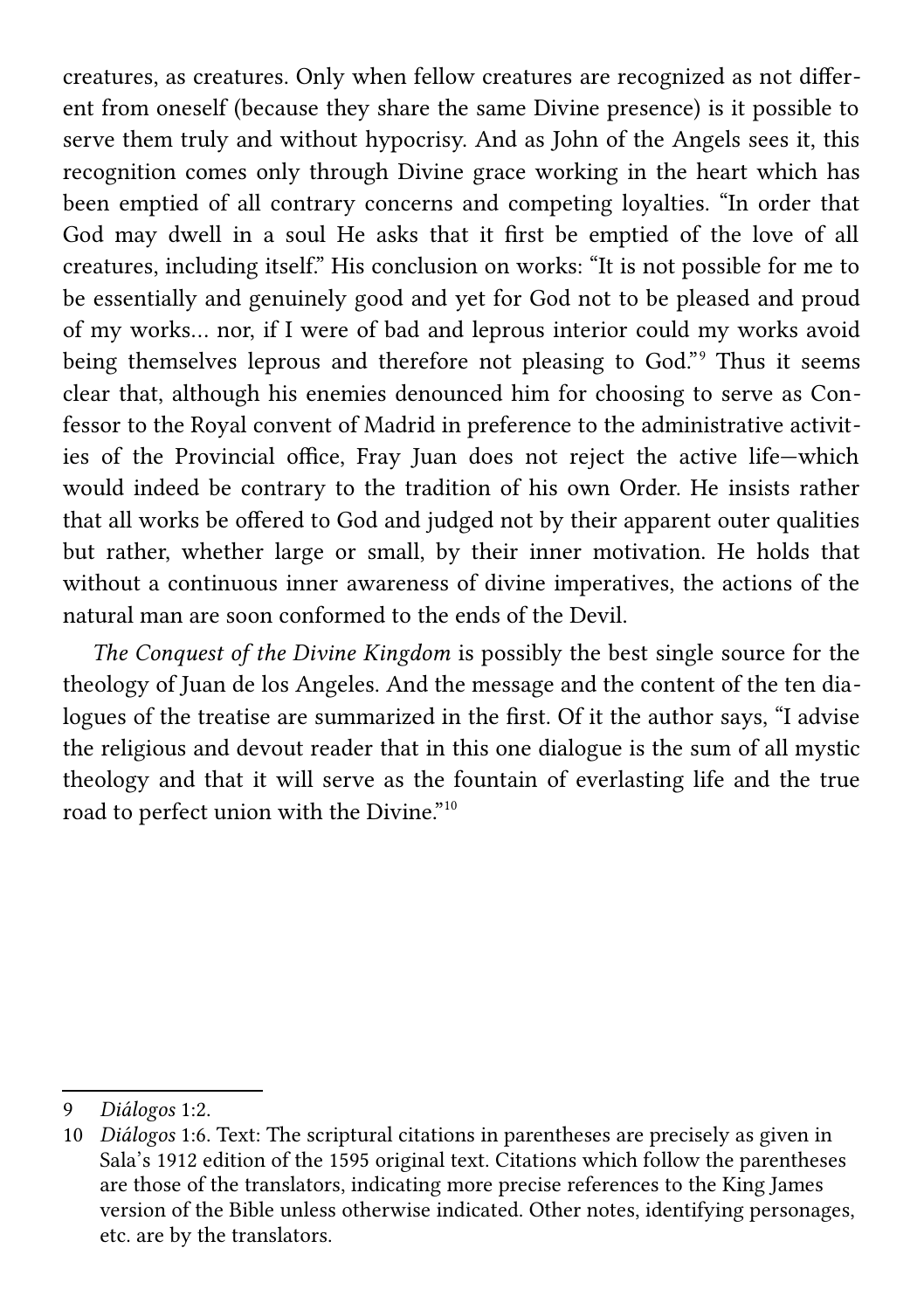# **Concerning the interior or centred life of the soul or Kingdom of God. On the harmony of Man and the true understanding of the commandment of love.**

(A dialogue between friar and master, beginning with the friar alone inside the monastery. The conversation later moves to the walled garden.)

Friar: If the desire to be perfect were perfection, I would be perfect in every kind of virtue—for I spend all my life in good intentions and desires. In the secular state my desires and intentions were to enter into the religious life where God might be served and my soul might benefit. His Majesty heard them, in his infinite mercy, as he usually hears the desires of his poor, and made me one of them in the clergy. And although I confess to be, up to the present, lacking in works, I am not lacking in those earlier desires, and other new ones—and the foremost of all is to be inwardly that which I appear to be on the outside. I am ashamed and confounded greatly that the world should judge me to be perfect and holy, when in the eyes of God there is more in me to be pitied than to be envied. Indeed, how many persons have desired the same thing in the same manner as I, but surprised by sudden and unexpected death, now burn and will burn forever in hell? And why shouldn't one who, like myself, with his hands clutched piously to his breast, consumes and ends his life in mere desiring, fear the same end? In truth I must be that unfortunate type of soul of whom So-lomon spoke, "The lazy man wants but does not achieve."<sup>[11](#page-7-0)</sup> I say unfortunate, because from wanting and not having is formed and solidified a desire which, far from causing to happen that which is desired, invites the penalty of the indifferent, which is to have God belch them from his stomach and expel them as vomit.[12](#page-7-1) This is the state that the Saints refer to as "insensibility"—in which neither the consideration of heaven delights, nor that of hell frightens, where neither beneficences inspire, nor wounds pain… But, God of my soul, what do I see? Is it by chance my Master who comes here? It is he without doubt. I am not sorry, although I would be just as glad, had he not heard me.

Master: God save you, Friar Desirous.

Friar: Your health be equally enduring.

<span id="page-7-0"></span><sup>11</sup> (Eccles. 4; Prov. 13), Ecclesiastes 4:5; Proverbs 13:4. Although some of John of the Angels' quotes are paraphrases of his sources, the translators, here and in the rest of the text, have indicated them all with quotation marks for the sake of clarity.

<span id="page-7-1"></span><sup>12</sup> (Apoc. 3). Apocalypse 3:16.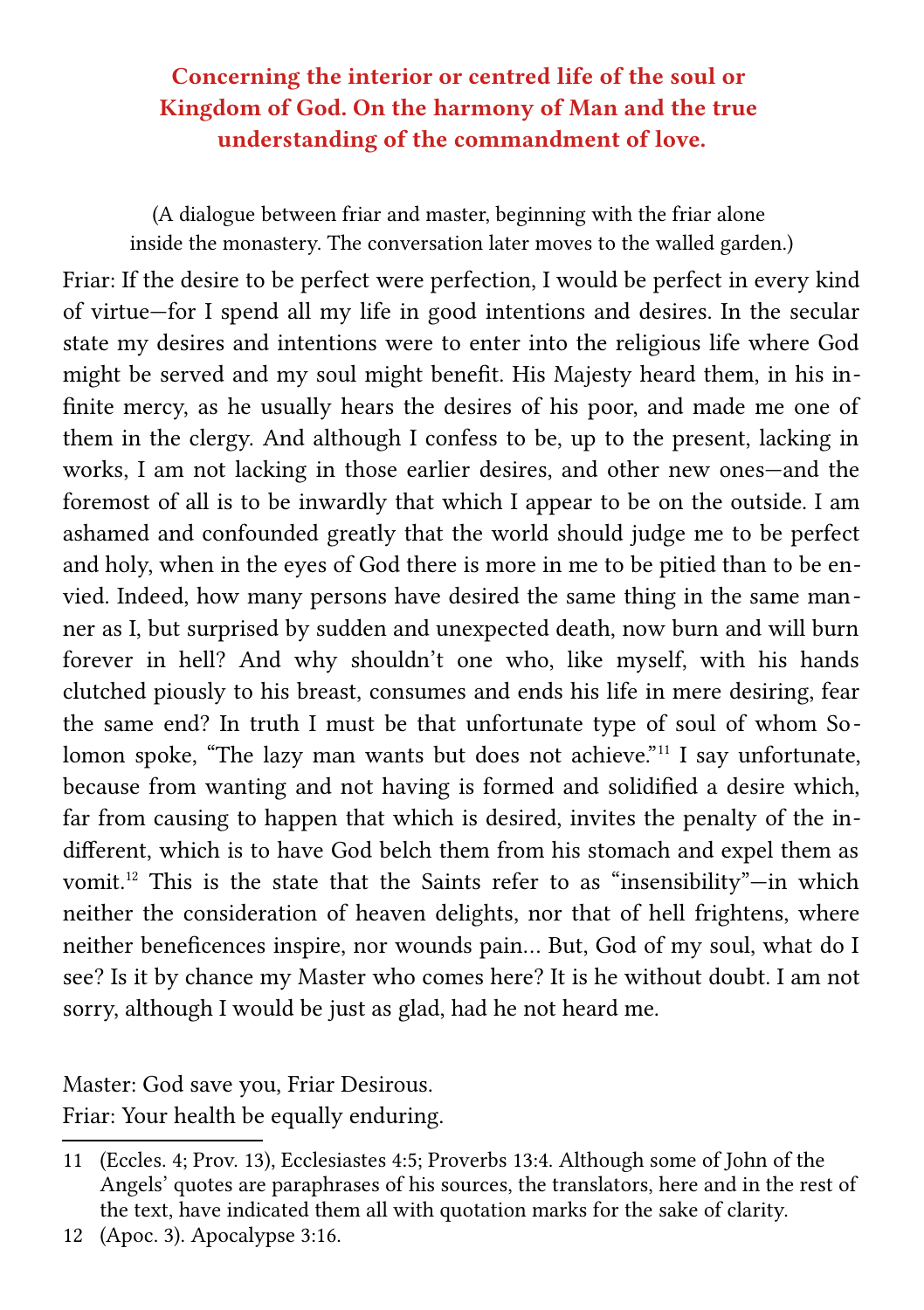Master: What soliloquies are these which you have been carrying on with yourself, all alone, this afternoon? It pleases me to see you so desirous of your spiritual improvement, and to realize that it is not by accident, but by divine inspiration and the command of heaven that you were given the name, "Friar Desirous." Indeed, upon careful consideration, we see that a great part of good health is in desiring it. The holy Prophet said, "My soul desired to obtain your judgments at all times."[13](#page-8-0) The Angel called Daniel a "man of desires."[14](#page-8-1) Ejaculatory prayers, which, as the Saints say, penetrate the heavens, also are desires. The church celebrates those desires, which the Virgin, swollen with God, had of seeing Him already born into the world and in her arms. We celebrate these on the day of the "O", and all the prayers in those seven Antiphons, before the birth of the Lord, signify the desires which the Holy Fathers had that God would send the Desired One to the people.[15](#page-8-2) If this is true, as it is, why are you so disconsolate, since your desires are so many and so good?

Friar: Because those saintly desires grow within me along with countless imperfections. A thousand good intentions are accompanied by innumerable faults. No sooner has a healthy thought burst forth in my soul, than conversation and association with friends cast it aside. And following the course of the insensible ones (who are numerous) I recognize myself as a man of religion only in my robe, for in other respects I am a man of the times. The profession that I have adopted is very rigid, and I am very  $lax$ <sup>[16](#page-8-3)</sup> it announces me as dead to the world, yet I live only for the world; it denies me and prohibits all that is flesh and blood, yet I am a carnal man given over to sin; it commands me to be poor, yet I flee from poverty; and finally, all my good desires disappear in flower, and at each step I find myself caught up in bad deeds.

<span id="page-8-0"></span><sup>13</sup> (Psal. 118). Psalm 119: 20.

<span id="page-8-1"></span><sup>14</sup> (Dan. 7). The Vulgate has *vir desideriorum* in Dan. 10:11 and 19. The Douay version has "man of desires", the King James version has "a man greatly beloved", the Jerusalem Bible has "a man specially chosen". Modern Spanish versions of the Vulgate have "muy agradable (a Dios)". Juan de los Angeles' point is that the Bible speaks of a man's desires for the spiritual vision. If he is correct, later translations have missed the point.

<span id="page-8-2"></span><sup>15</sup> The Seven "O"s or great antiphons are responses sung during Advent at vespers from 17 December to 23 December.

<span id="page-8-3"></span><sup>16</sup> (Rom. 7). Romans 7:14.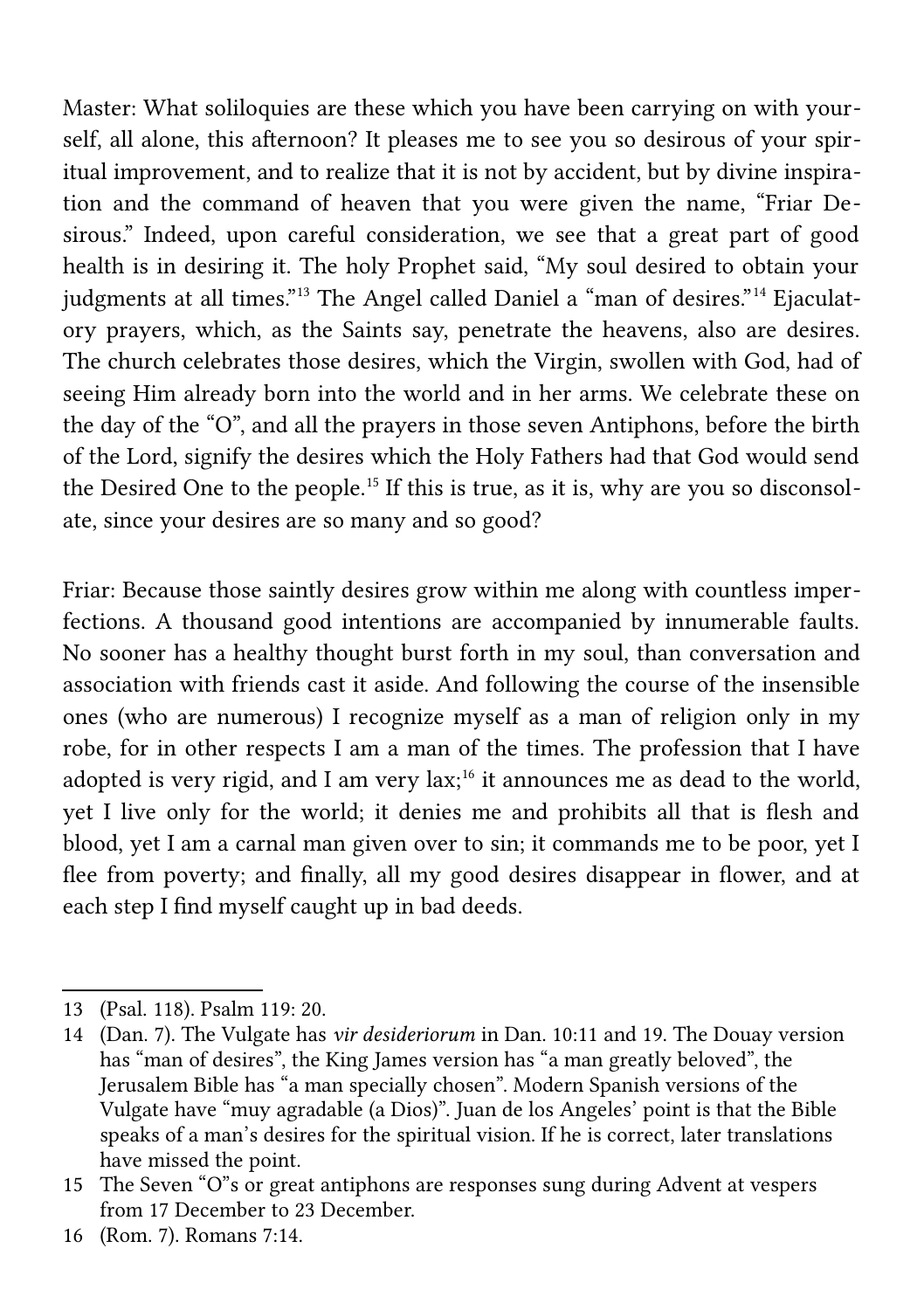Master: Do not continue with this conversation, for it appears that today you are overcome by melancholy. Let us go out a while, if you like, into the garden.

Friar: We leave at an opportune time. Do you perhaps have something you wish to discuss privately with me?

Master: Yes I have, and I want your complete attention; because that which I wish to explain does not permit divided attention, nor a man distracted and beside himself.

Friar: You have always spoken to me with honesty and without flattery, but you never cautioned me as you do now.

Master: You have probably never heard from my mouth that which I wish to say to you today.

Friar: It seems that you come as one sent by God in response to my desire, which has been to find someone who might speak to my heart and teach me things that are substantial, interior, and spiritual; for that which is commonly discussed in these clays, even among great men of saintly repute, is for the greater part exterior and of very little satisfaction to the soul.

Master: We are of the same thought, except that I am more concerned with the barbaric talk that prevails in the world on the subject of virtue than you, who were born yesterday. If you examine the matter carefully, every effort is devoted to forming the exterior man and to fulfilling the wishes of those who are so formed. He who remembers the interior and divine man is rarely found. Those who waste their time in wrong efforts should realize that the completed interior man, without any effort composes and orders the exterior man, and not the other way around. I have read that Plato made this prayer regularly to God: *Amice Deus, da mihi, ut intus pulcher efficiar; et quae exterius sunt, intimis sint amica*; which is to say, "Friend God, make me appear beautiful to you in the interior, and make my exterior correspond and be in harmony with my interior."[17](#page-9-0)

<span id="page-9-0"></span><sup>17</sup> The passage referred to is apparently from the end of Plato's *Phaedrus*, which in Jowett's translation (279) reads: "Beloved Pan, and all ye other gods who haunt this place, give me beauty in the inward soul; and may the outward and inward man be at one…".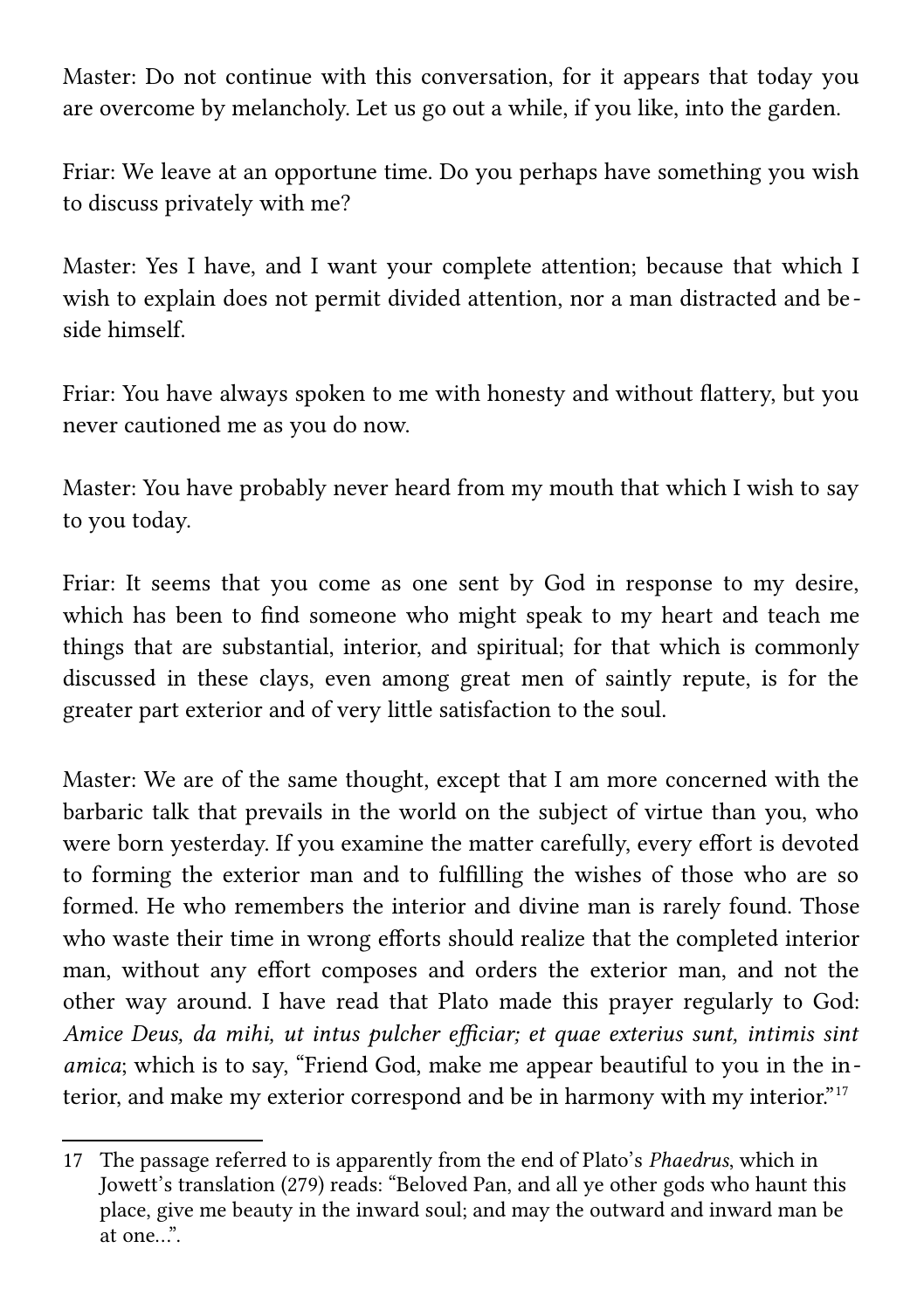Friar: That truly is a most devout prayer and more fitting for a Christian than for a philosopher.

Master: What the holy prophet says of the soul as the wife of Christ in the 45th Psalm also applies here directly and is of even greater authority. The prophet, having described with elegant metaphors the beauties and virtues of the celestial husband, of his admirable disposition and dignity, turns to the wife and says: "That which the husband has by nature, the wife has, in the same greatness, by grace, but in her it is hidden, there within, where only the eyes of God see it and approve; although not so hidden that it fails to give some outward signs."[18](#page-10-0) In the Song of Songs, it is written that the wife, who is described as dark-skinned and slovenly, while not denying her slovenliness and dark skin, confesses that with her walks the beauty of the wife of Christ.<sup>[19](#page-10-1)</sup> "I am", she says, "like the tents of Cedar and the curtains of Solomon, on the outside black and lacking brilliance (through exposure to the sun and the buffeting of the seasons), but in the secret and interior parts filled with great riches and soft and precious fragrance." This interior should in all ways be good, as Saint Paul says.<sup>[20](#page-10-2)</sup> Essentially we should seem fragrant to God.

Thus there are men who are wanton, sensual and profane yet wherever they go they leave the soft odour and fragrance of amber and musk in which they seem to be embalmed. But if you happen to examine them closely they are vile in their persons. Just so, you will find many whose sole business is to give a good odor of virtue and holiness to men, while forgetting that principally they owe this to God. These men teach themselves to bow the head, compose the hands, to be modest and lower the eyes, incline the shoulders, speak evenly and in a devoted tone, measure their steps, and hang the rosary with its skull from the waist, and other things of this kind. They do not try to develop the interior man nor to mortify the passions, nor walk within themselves in the truly virtuous life. How little Saint Paul cared if the outward man became corrupt and was slovenly!<sup>[21](#page-10-3)</sup> He knew very well that from this very corruption and discomposure

<span id="page-10-0"></span><sup>18</sup> (Psal. 44). Psalms 45:13.

<span id="page-10-1"></span><sup>19</sup> (Cant. 1). Song of Solomon 1:15.

<span id="page-10-2"></span><sup>20</sup> (II Cor. 2). II Cor. 2:15.

<span id="page-10-3"></span><sup>21</sup> (II Cor. 4). II Cor. 4:16–18.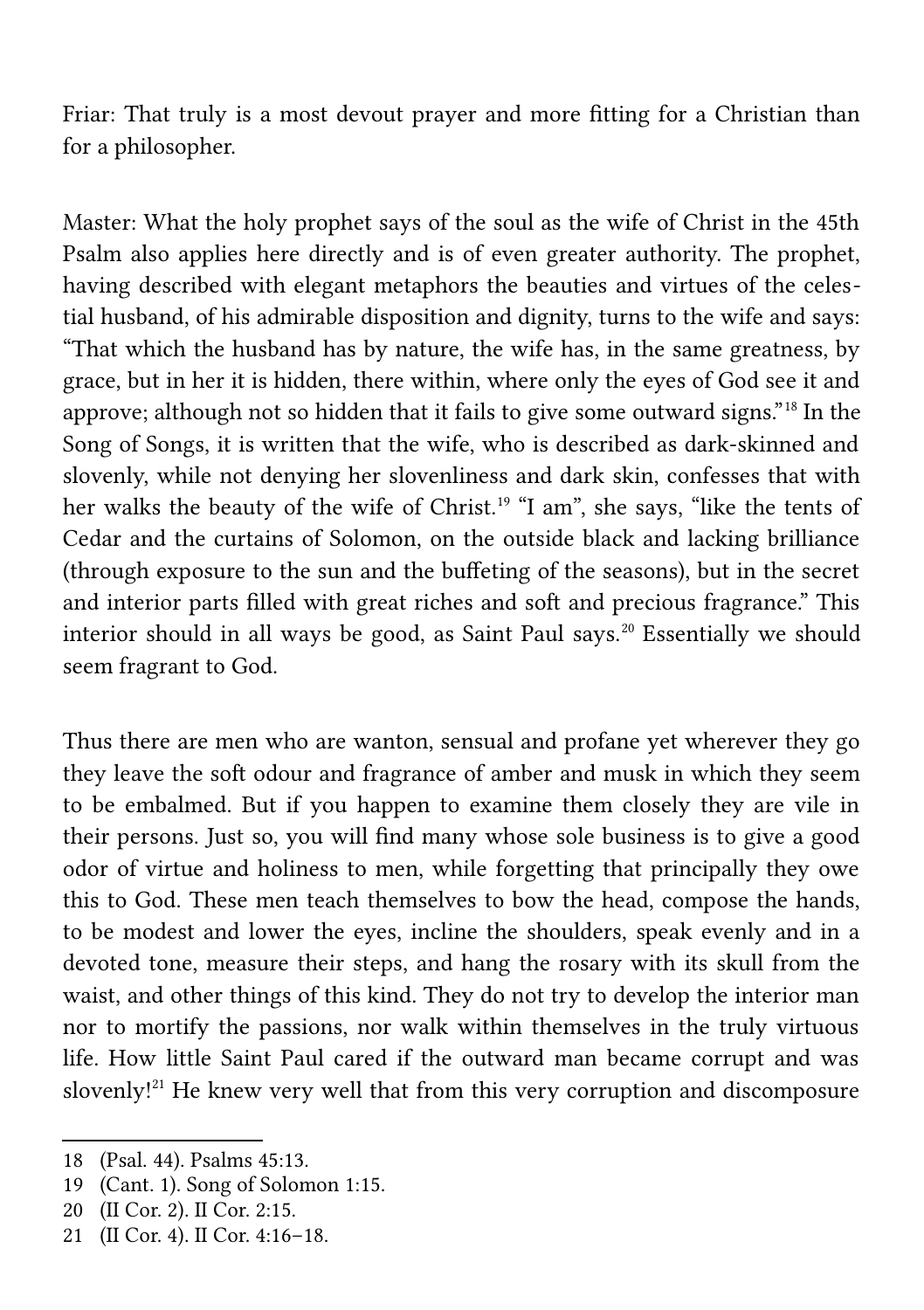came the reformation and adornment of the inward man. They who really try to be perfect, imitate nature, which, not forgetting to form the exterior parts of the animal, attends first to the formation of the heart. False saints, like fraudulent works of art, are of such nature that they are not concerned with the interior substance but only with that which can be seen: the emaciated face, weeping where they can be seen, sighing in Church and making gestures (a thing loathed by God), and confessing and taking Holy Communion often because of pride and even because of the temporal benefit that is found in these exercises.

## **II**

Friar: Then is it not good to do these things which you denounce?

Master: I do not condemn the good exterior example, nor the works in which are sought only the glory of God and edification of one's fellow man: because God wanted works to be such that men should see them and that they should glorify the Father who is in Heaven.<sup>[22](#page-11-0)</sup> What I criticize is the detaining of oneself in these things and giving all one's attention to them, not because they are for the glory of God, but rather because they are symbols of holiness. At times such works are so full of self interest that His Majesty would be better honoured if we should abandon them for he is not honoured by our doing them. In Amos, these fearful words are written: "Loathsome and detestable I consider your celebrations. Those perfumes and incense that you offer to me in your assemblies offend me and serve as stench to my nostrils. Do not bother to burn animals nor make other offerings to me, for I do not care to see them nor turn my eyes to them; I absolve you of the vows you have made for me that you might remain in my memory, because they do not please me. Clear away this confusion of voices and the notes of your violins, for you torment me with them."<sup>[23](#page-11-1)</sup> These are the admonitions of God our Lord, who reproves all the services made in his church if they do not hold life, if they lack the essential thing, which is the spirit and truth

<span id="page-11-0"></span><sup>22</sup> (Math. 5). Mathew 5: 16.

<span id="page-11-1"></span><sup>23</sup> (Amos 5). Amos 5: 23 Douay: "Take away from me the tumult of thy songs: and I will not hear the canticles of thy harp." King James Version: "Take thou away from me the noise of thy songs; for I will not hear the melody of thy viols." Jerusalem; "Let me have no more of the din of your chanting, no more of your strumming on harps." Modern Spanish version of Vulgate: "Lejos de mi vuestros tumultuosos himnos; yo no escucharé las canciones al son de vuestra lira."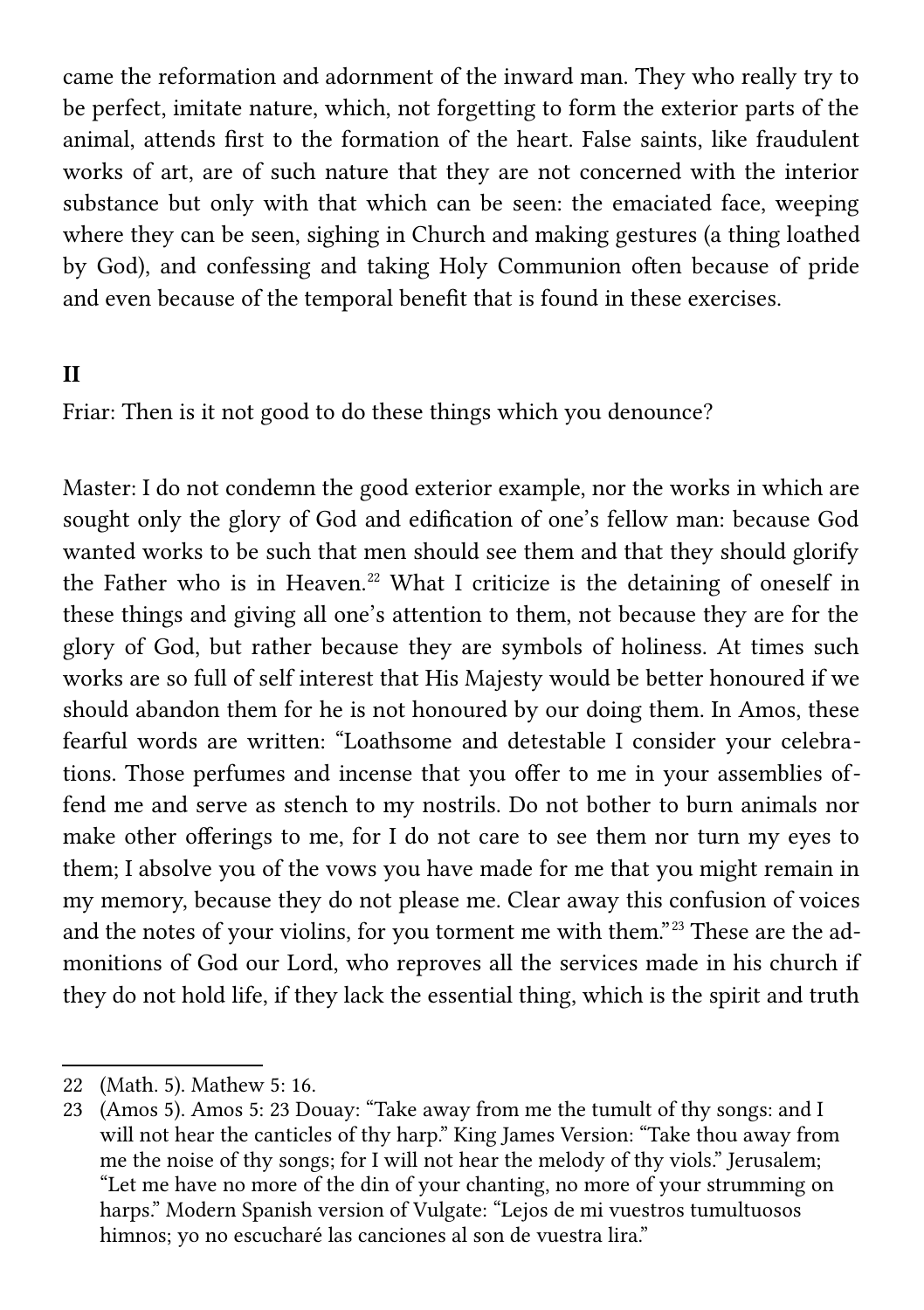with which he wishes to be served and adored.<sup>[24](#page-12-0)</sup> Saint Caesarius recounts that, while musicians sang in a church with great talent and harmony, a saint present at that time saw a demon high up in the main chapel, who, with the left hand, held an open sack and with the right was catching the voices and putting them in it until he had filled it. When the service was finished, the musicians (as they were accustomed) began among themselves to praise their motet and the organ music. "How beautiful was the cornet!" said one; another, "How well so-and-so sang; what rich trills he made with his throat!" etc. The servant of God, who heard the conversation, approached them and said: "You have sung very well, for the sack is full." Surprised at this, and having learned why he said it, they were very confused and ashamed at how much they were bragging.<sup>[25](#page-12-1)</sup>

Friar: Was there nothing else in which to capture such soft voices than a sack?

Master: No, because the most harmonious voices in the world, if they are without spirit, are as straw in God's eyes; and so he commanded that they be put in a sack as straw is collected for beasts.[26](#page-12-2) And I want you to know that the same thing which happened with those voices will be true for all corporal exercises if they lack the life which God bids that they have.

Friar: And what is that life?

Master: Listen, not to me, but to the divine contemplative Ruysbroeck whose carefully chosen words are these: "We must not so much attend to that which we do as to that which we truthfully are; because if we were good inwardly, in the intimacy of our souls, so would our works be good, and if in our most intimate interior we were just and right, so would our actions be just and right. Many attribute sanctity to doing; but they are not correct. If it can be explained in the following way, sanctity consists only in being, because no matter how saintly our works appear, they do not sanctify in themselves but only in as much as we are saintly and our works come from a holy interior or centre. So much only are

<span id="page-12-0"></span><sup>24</sup> (loan. 4). St. John 4: 24.

<span id="page-12-1"></span><sup>25</sup> "Cesario" refers to Caesarius of Heisterbach (1180-1240) a Cistercian monk of Cologne, who published a collection of stories, titled *Dialogus Miraculorum*, a work widely read during the Middle Ages.

<span id="page-12-2"></span><sup>26</sup> (Isai. 58).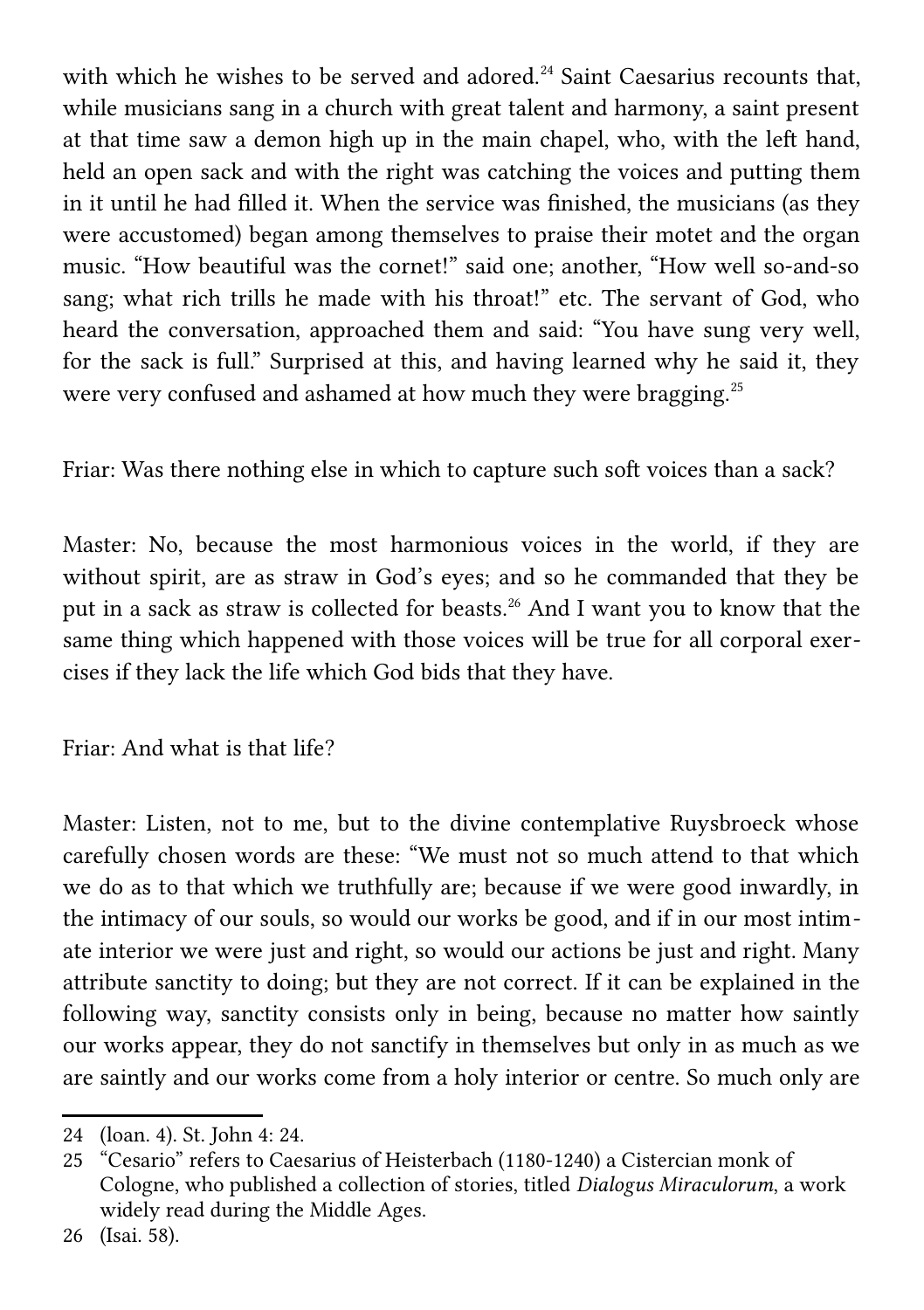they holy, and no more. Therefore the holy centre sanctifies all that we do, be it eating, drinking, sleeping, praying, talking, macerating the flesh with fasting and other similar things which in themselves are not wrong, but good and natural. And he has the most saintly interior and centre who has the greatest love of God in his soul, and his works are more highly esteemed when the glory of God is more purely seen in them. Therefore, we should work with all care to make this intimate centre good and noble and to make our actions originate in it; because, without any doubt, in it is constituted the essence and blessedness of man. Those works which are virtuous are so only because of originating there, since the good spirit exalted through the love of God in turn exalts and perfects our works and makes them pleasing to His Majesty."[27](#page-13-0)

These are the views of Ruysbroeck, who, in my judgement, wanted to say that God does not look at the quantity of our works nor does he care if they are grand, but that what God heeds is the spirit from which they come. This spirit gives them their quality and character and uplifts them in the extent to which the spirit itself is uplifted and elevated by the love of God and no more. Thus in the measure that this intimate part of our spirit is greater and more saintly, and that which we do cones forth essentially and with true concern from it, so much and no more is the deed agreeable and acceptable to God. This is what the divine Scripture signified when it said: "God looked at Abel and at his gifts, being first pleased with the person who made the sacrifice, and the sacrifice was accepted in accordance with the degree of acceptance of him who offered it."[28](#page-13-1) And that which was true of Abel is the same with all men of the world, whose works (in as much as they are a part of them) are accepted or not by God according to the degree to which they themselves are or are not accepted by the same God. In my soul divine love is planted, which is its life and that of all that I do. Therefore it is not possible for me to be essentially or genuinely good and yet for God not to be pleased and proud of my works, however few they may be, if, as has been said, these works carry as their end and goal, purely and without any consideration for my own benefit or comfort, His glory and honour. Nor, if I were of bad and leprous interior could my works avoid being themselves leprous and, there-

<span id="page-13-0"></span><sup>27</sup> Jan Van Ruysbroeck (1293-1381) the Flemish mystic, was well known in Spain, where his works had been translated and published in 1552. The passages quoted here are from chapter IV of *The Book of the Twelve Virtues*.

<span id="page-13-1"></span><sup>28</sup> (Genes. 3). Gen. 4:4.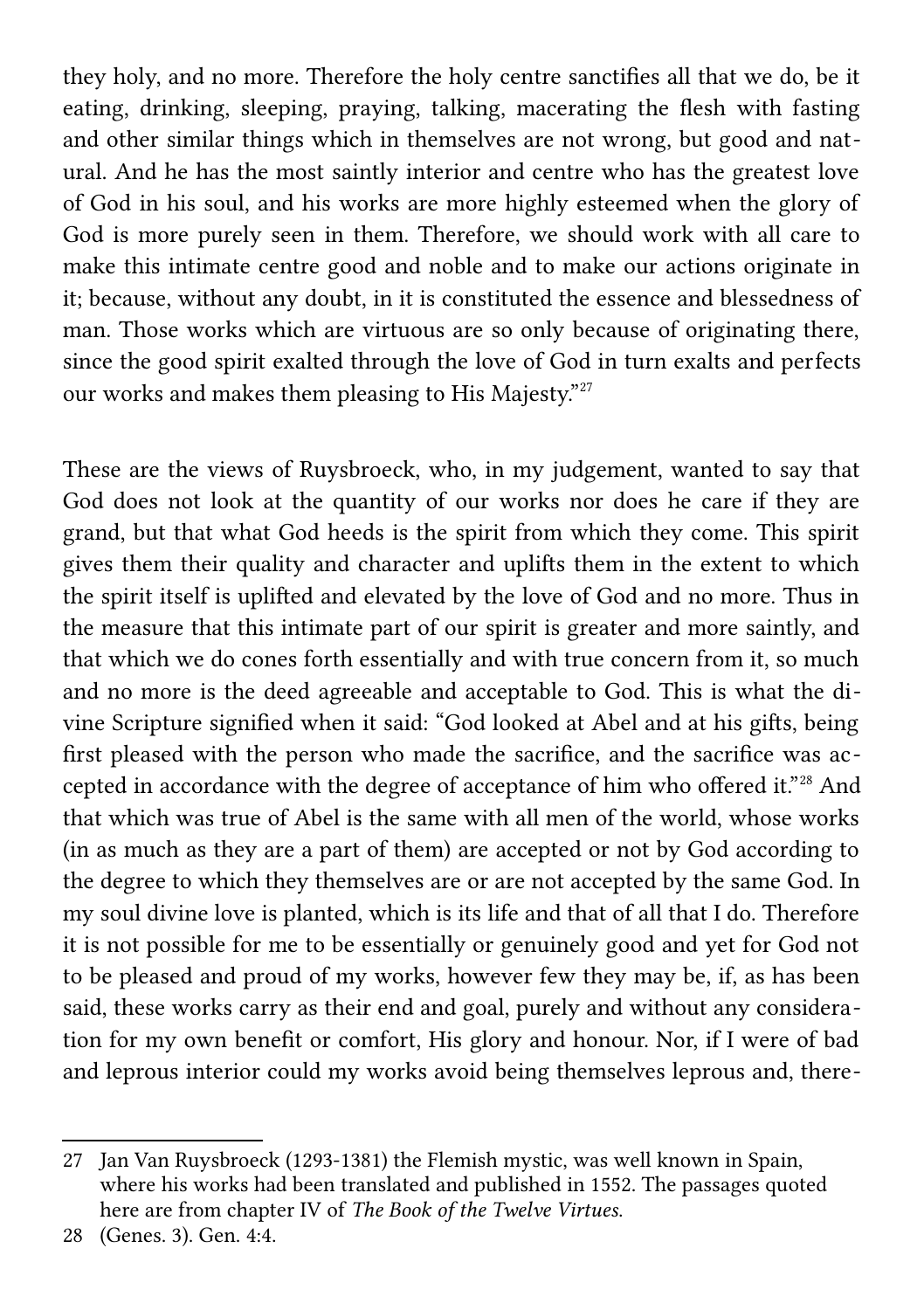fore, not pleasing to God. For it is written: "The gifts of evil men are not accepted by his Highness."[29](#page-14-0)

## **III**

Friar: What is this that you call the intimate part of the soul, which according to what Ruysbroeck has said should be the principal thing in us and to which we should always aspire?

Master: My answer to you is that until you have found within yourself that centre or intimate part you will not have known what the interior or essential life is, which is indeed what I desire you to know and experience; since afterwards there is no necessity of rules or documents in the spiritual life. All cease at that point; and the soul once there, God takes one's hand and teaches one himself, which is the greatest blessing which can come to you in this life. As the Prophet said: "Blessed is he whom you, Lord, teach and to whom you give an understanding of your law."[30](#page-14-1)

Friar: But, in the end, you have still left me with my ignorance.

Master: For the time being, yes. My intention in this bit of conversation is only to inspire you to walk within yourself and towards an essentially good life—one not built upon toothpicks, nor tied to the eyes of men, but regulated according to the consent of God and guided by his interior voice. Saint Gregory says: "He who does not hide and withdraw from exterior things, never penetrates the interior ones."[31](#page-14-2) And he says moreover, that it is necessary to hide oneself in order to hear, and to hide oneself after having heard; because the soul which is separated from visible things perceives and contemplates invisible ones. Filled with the invisible, it scorns completely the visible and hears secretly the whisperings

<span id="page-14-0"></span><sup>29</sup> (Eccl. 34). Ecclesiasticus 35: 12, Douay: "The most High approveth not the gifts of the wicked." Modern Spanish version of Vulgate: "El Altisimo no acepta los dones de los impios."

<span id="page-14-1"></span><sup>30</sup> (Psal. 93). Psalm 94:12.

<span id="page-14-2"></span><sup>31</sup> Saint Gregory the Great (540–604), Pope from 590 to 604, established the papal system that prevailed through the Middle Ages. He wrote prolifically and his Dialogues appeared in several Spanish editions in the fifteenth and sixteenth centuries.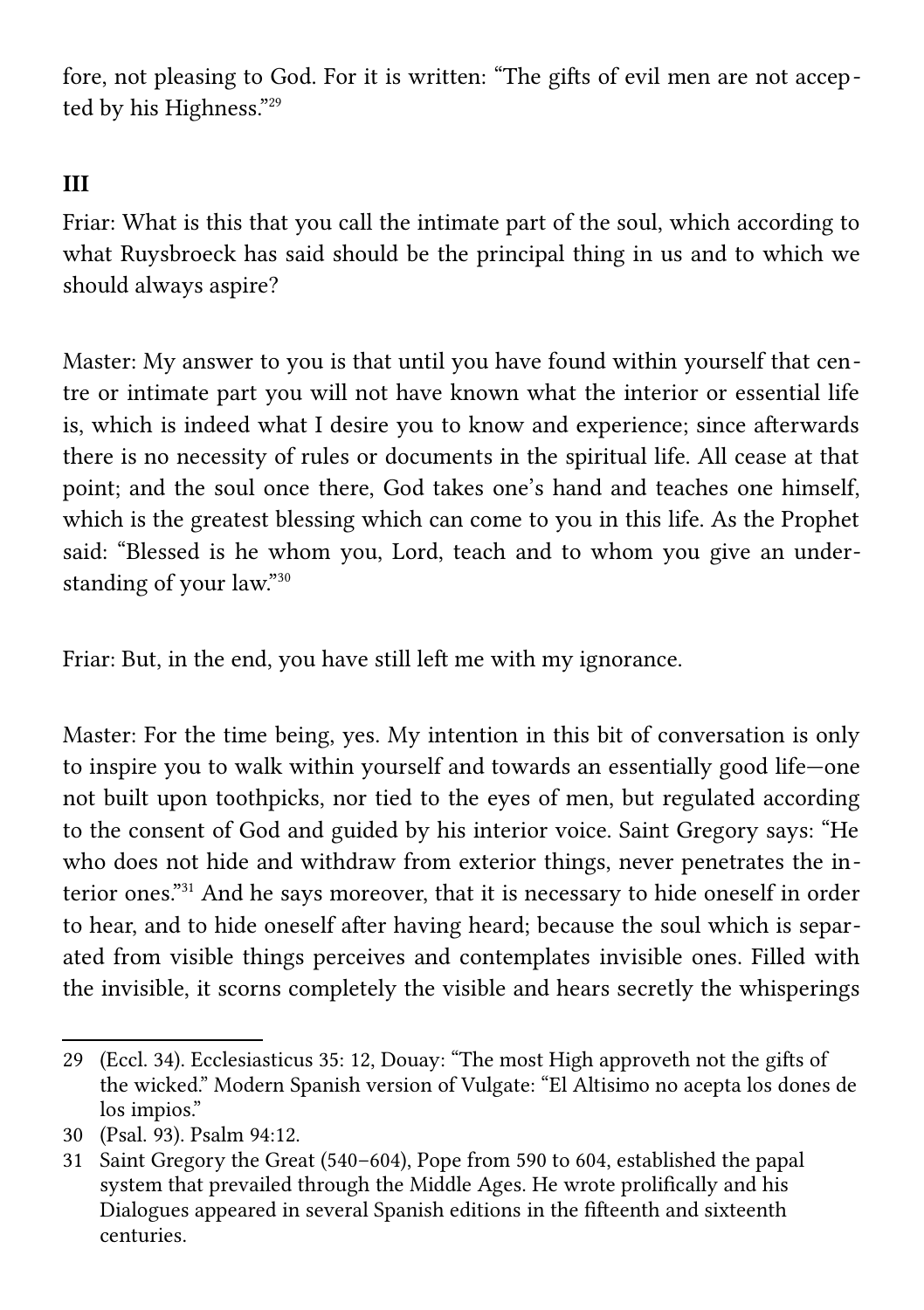of the divine word, because it knows softly and secretly the occult ways of its inspiration. All of which cannot be done by him who is not accustomed to living within himself in this divine and essential centre of his spirit, which properly speaking is the Kingdom of God, where He dwells in all His magnificence.<sup>[32](#page-15-0)</sup> And if I do not deceive myself, by this Kingdom is understood that which Christ says according to Saint Luke: "My kingdom is within you."[33](#page-15-1) And this was compared by Saint Matthew to the hidden treasure, which was hidden again by the one who found it, who after selling all his possessions, bought the field where it was hidden in order to dig in it in more privacy and in order to enjoy it more freely.<sup>[34](#page-15-2)</sup>

Friar: How can it be truthfully said that he hid the treasure, if it was already hidden?

Master: You know very little if you do not know this. It is clear that for the fortunate one who found the treasure, it had been hidden from him as from all, but after being found it was known to him and remained secret to the rest. And it is said that he hid it in order to conserve it, and that he renounced all he had in or-der to enjoy it.<sup>[35](#page-15-3)</sup> This great good holds so much joy and consolation for him who finds it that putting aside with ease all those things that appear to give satisfaction in this world, he enters into solitude to mine and withdraw the gold which alone can enrich souls and liberate them from all misery and want. Oh, how few come upon this treasure which is so hidden! But this does not disturb me, for in the end it is a result of grace and no one by his natural efforts can attain it. Nor are you likely to find, even among many, anyone who can be persuaded that there is so much good within us. The holy Blois, Ruysbroeck, Tauler and others say that this centre of the soul is more fundamental and of greater measure than any of the three faculties or superior forces in it, because it is the origin and beginning of them all.[36](#page-15-4) In itself, it is simple, essential and unchanging. It has no

<span id="page-15-0"></span><sup>32</sup> (Rom. 14). Vulgate, Ps. 144:12: "*Gloria magnificentiae regni tui.*" Douay: "The glory of the magnificence of thy kingdom."

<span id="page-15-1"></span><sup>33</sup> (Luc. 17). Luke 17:21.

<span id="page-15-2"></span><sup>34</sup> (Math. 13). Matthew 13:44.

<span id="page-15-3"></span><sup>35</sup> cf. St. John of the Cross, *Dark Night of the Soul*, II, 16: 13.

<span id="page-15-4"></span><sup>36</sup> Francois Louis de Blois (Franciscus Ludovicus Blosius) (1506-1566) was a Benedictine whose works were widely translated and read in 16th century Europe. His *Institutio Spiritualis*, a book of spiritual instruction, was especially well known. Jan Van Ruysbroeck (see above note 17) expresses this thought in his *The Adornment of the Spiritual Marriage* (Ch. II). John Tauler (1300-1361), the Dominican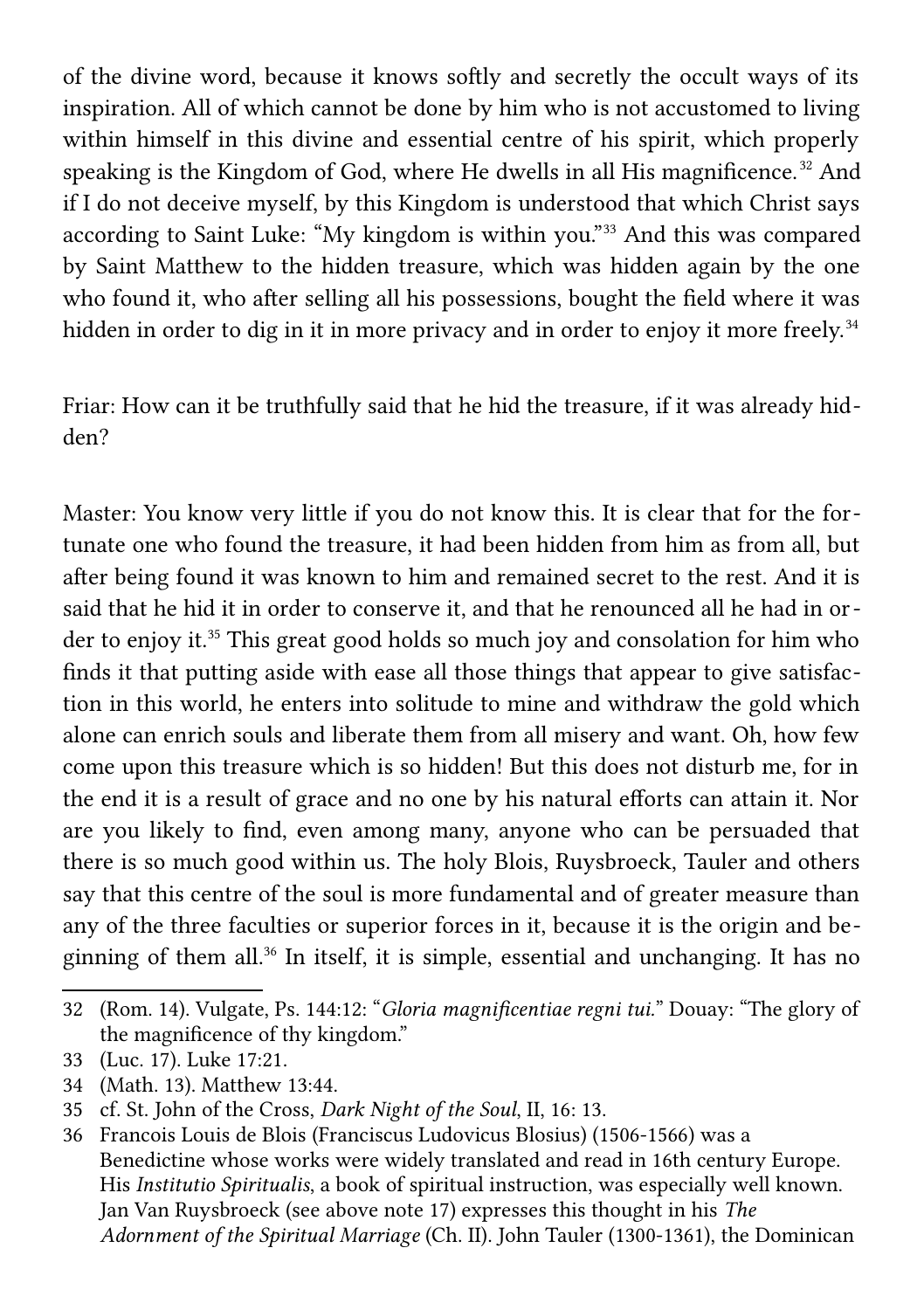multiplicity, only unity. But within it are those faculties of understanding, memory and will.

Friar: You seem to be close to telling me what I desire so much to know.

Master: You would reasonably have expected that, by what has been said. Since we have arrived at that point (advising you first that it is the highest point that there is in spiritual life and is what you must keep in mind in order to go forward) you should know that the interior part of the soul is the simplest essence of it, stamped with the image of God, and called by some saints the center, by others the intimate, by others the apex of the spirit, by others the intellect. Saint Augustine called it the sum. More modern men call it the depth because it is the most interior and secret part, where there are no images of created things, but (as has been said) only the presence of the Creator. Here there is absolute tranquillity and absolute silence, because no representation of a created thing ever reaches to this center, and according to Augustine we are thereby godly or divine, or so conformed to God that wisdom considers us gods.[37](#page-16-0) This bare interior plain, without figures, is elevated over all created things, and over all the feelings and forces of the spirit. It transcends time and place, and here the soul remains in a perpetual union and bond with God, its source. When this intimate part (which the eternal and non-created light continually illuminates and makes clear) is manifested and revealed to man, it it greatly inspires him and makes him compassionate. This was said of him who found the treasure, who as a result of the ecstatic joy which he received sold all his possessions and bought the land. Oh noble and divine temple, from which God never leaves, where the holy Trinity dwells and one enjoys eternity! One single perfect conversion to God in this intimate place is of greater importance than many other exercises, whether interior or exterior, and it can restore ten or more lost years. Here bubbles forth a fountain of live water which leaps toward eternal life.<sup>[38](#page-16-1)</sup> It is of such virtue and efficacy and of such great softness, that it easily banishes all the bitterness of

<span id="page-16-0"></span>of Strasbourg, deals with the same subject in his *Spiritual Conferences* (Ch. IV).

<sup>37</sup> Juan de Los Angeles may refer here to the Confessions, especially VIII-XXV on "Memory." Vulgate: Ps. 81:6 "*Ego dixi dii estis, et filii excelsi omnes.*" Douay: "I have said: You are gods, and all of you the sons of the most High." John 10:34. "Jesus answered them: Is it not written in your law: I said you are gods?" "Wisdom" is a common word used for "Holy Scripture" in the Slav and Greek rites.

<span id="page-16-1"></span><sup>38</sup> (Ioan. 4). St. John 4:14. Following Teresa, Fray Juan uses the water image.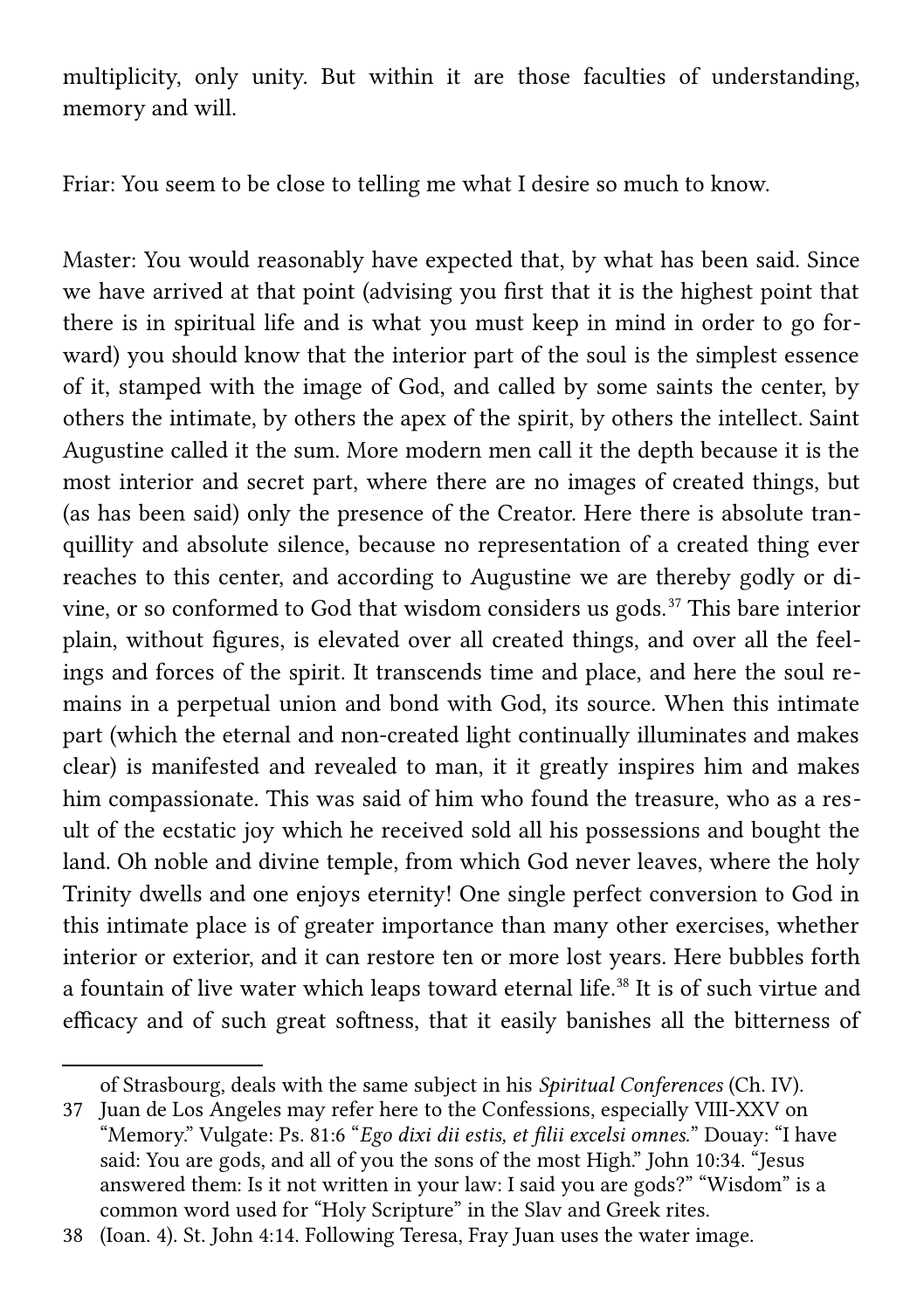vice and conquers and surmounts all the rebellion, contradiction and pangs of the vicious and ill-inclined nature. Because, after this water of life is drunk, it flows through all the regions of the body and the spirit, and gives and communicates to them a marvellous purity and fecundity.

## **IV**

Friar: That is truly a great thing, and a man ought not to relax nor cease praying until God permits him to drink at least one swallow of such water.

Master: If you were to drink even a single drop you would no longer thirst after vain things, nor transitory creatures, for your thirst would then be only for God and his love, in which the more you grow, the more you profit by divine union. The more thoroughly united and profoundly committed to God you are, the more clearly you will know him, and thus known, he must inevitably be loved with greater ardour. That is the goal of our works and exercises. There all are ordered and all end. If you lack this love, all your labours (although they may surpass those that have been suffered and are being suffered by all the men of the world and the devils) are vain and fruitless, as you will find lengthily written in our *Triunfos*. [39](#page-17-0) Finally, you will have only as much sanctity as you have charity, and no more. And if it seems to you that I place too much stress on this, hear the great Augustinian father, who says that if you wish to fulfil with perfection all that is explicitly or implicitly contained in the divine Scriptures, keep in your soul true charity, for it is the object of the Law and of the prophets. The apostle says to his pupil Timothy: "The goal of the precept is pure charity, of good conscience and sincere faith."[40](#page-17-1) In which words, although there is much to be noted, I only want you to see for the present that "precept" does not mean special or sole commandment, but all that which is commanded and ordained in the law, which, being as it is, directs itself to the maintenance and development of charity. It is the keystone of the spiritual structure, and if it is endangered, all which rests on it is endangered. With this you will understand that difficult place in the writings of St. James: "Whoever offends in one point of the law, is offending in all."[41](#page-17-2)

<span id="page-17-0"></span><sup>39</sup> Fray Juan's *Triunfos del Amor de Dios* (1589).

<span id="page-17-1"></span><sup>40</sup> (I Tim. 1). I Tim. 1:5.

<span id="page-17-2"></span><sup>41</sup> (Iacob. 2). James 2:10.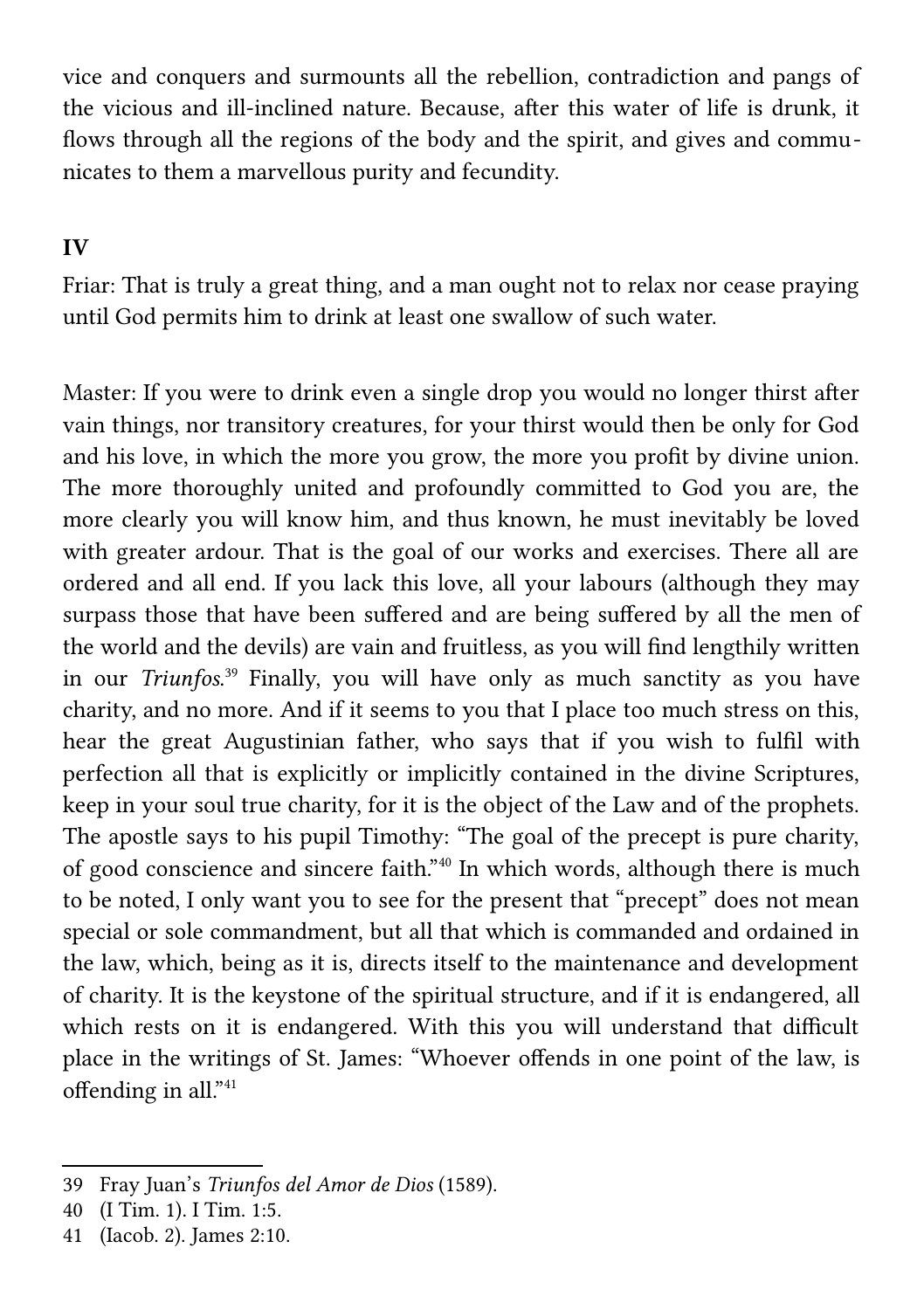Friar: I have never understood how this could be possible; Why must the adulterer be indicted or punished as a murderer? Or the thief as an adulterer?

Master: The declaration of the apostle, superficially understood, may not seem to be true, but if we apply what has already been said of charity, what the apostle says is found to be important and reasonable. If all other precepts are dependent upon this virtue of charity or selfless love extended to God and to one's fellow man., it clearly follows that, by not observing it, one is untrue to all the virtues. Conversely, if a person is lacking in any virtue, charity is itself diminished. Ina circle you will see this very clearly, for all the lines which are formed from the center to the circumference communicate with the center, where they meet and unite. Could one possibly touch this center without touching all the lines?

Friar: It does not seem so.

Master: Very well. The truth is, that the center of the Law and the prophets is selfless love, and all other precepts, as I have said, are precepts within this charity. They end in it and proceed from it. Therefore if one violates it and injury is done to it, all receive injury and whenever any of the others is violated, charity is offended and all are offended in it, being all one in it, like the lines in the center. Although each one, considered in itself, seems different from the others on the circumference, as the precepts of not to steal, not to kill, not to commit adultery, not to swear, and so forth, seem different, the lines are not different in the center nor are the precepts different within. Thus Saint James is finally understood, and for good reason you are left with a concern for charity.

Friar: Indeed very much! And also with a great desire to know how one may love God with perfection, so that one might achieve that which the Saints have achieved so quickly by this means.

Master: The way is taught by the most divine Lord, who asks only that, in return for all that we and other creatures owe him, we give love. He says to love Him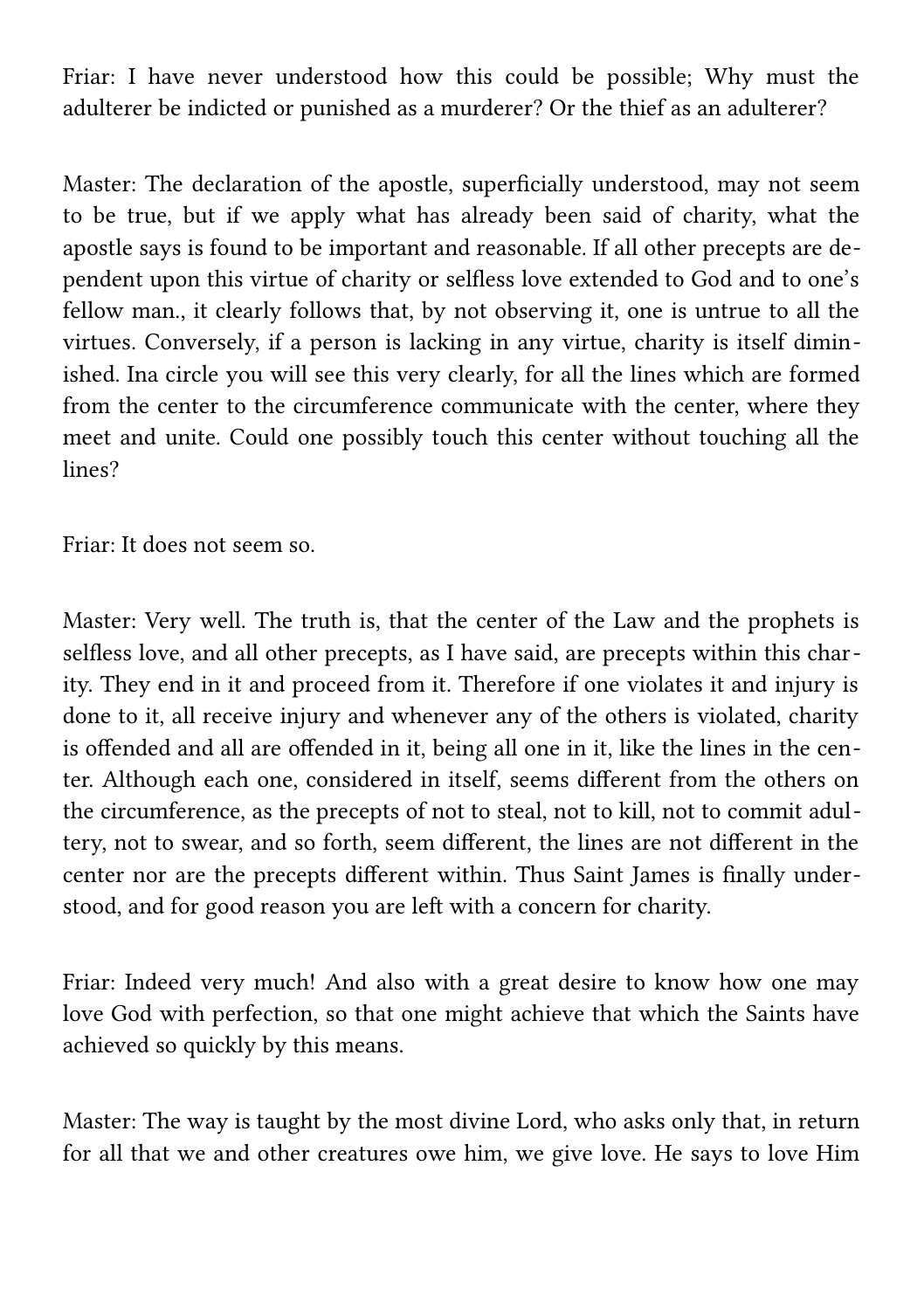with all your heart, with all your soul, all your mind, all your power and all your virtue $42$ 

Friar: This use of words with such subtle meanings confuses me greatly. In order to really understand this imperative, I need someone to throw light upon such terms as heart, soul, mind, power and virtue.

Master: I would very much like to excuse myself from answering, because it is a matter of considerable difficulty and requires a higher knowledge of spiritual matters than I possess. So you will have to be content with my telling you what I happen to know, which is simply what the Saints say and what philosophy teaches us.

Friar: No more could be asked of you.

Master: Observe, then, that as a foundation of religious doctrine, it is held that in each man there are actually three men: the animal, the rational and the divine. In each of these there is a power which perceives and another power which fears or desires that which is perceived—depending upon whether it seems damaging or beneficial. The "animal-man" acts and perceives by the five exterior senses sight, hearing, smell, taste and touch and all that which is perceived by these senses is transmitted to the brain. Then, by certain images and fantasies this man views things there, organizes them and retains them in his memory. Accompanying this sensitive power is another natural power of appetite, with which this man desires these exterior things (riches, friends, pleasures and other delights of this kind) and flees from adverse things which are contrary to him. This appetite is called animal or sensual, and is the affective force that moves solely through the activity of the senses. Whoever lives according to this man, lives according to sensuality—not very different from the way the brutes live. In this aspect we are without nobility and are subject to corruption and death.

 The second man, who is said to be rational, has a certain power, which is called reason, whose function it is to weigh all things and to see which is good and which is bad, which is true and which is false. This power draws conclu-

<span id="page-19-0"></span><sup>42</sup> (Deut. 6). Deut. 6:5.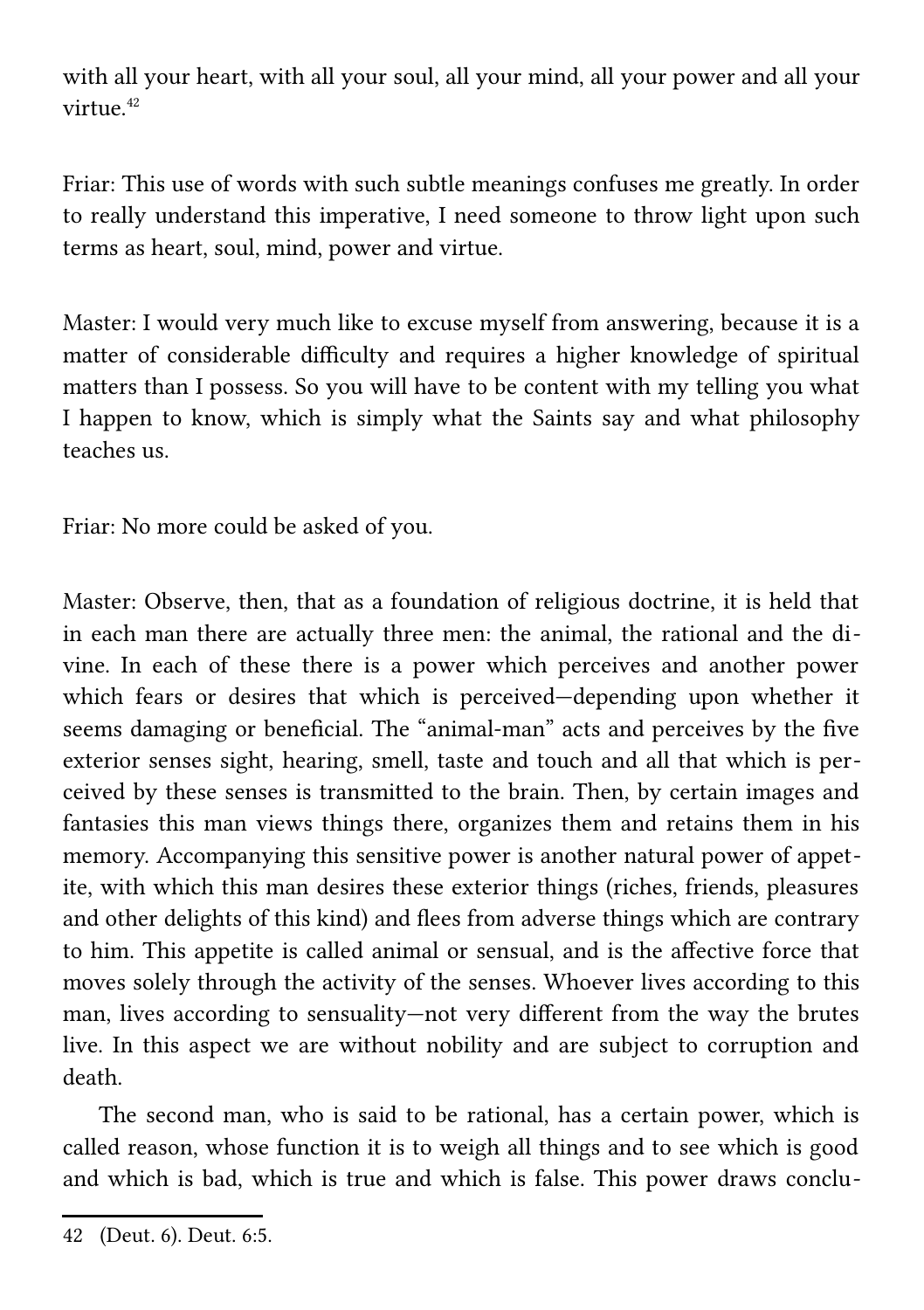sions from premises, and draws insensible things from things which are felt. It is a power that in its operation does not use any corporal organ, as the preceding one does. It involves free will, which moves toward embracing and doing all that reason dictates and teaches. Others call it rational affect or the appetite of reason. He who exercises this power makes himself rich with wisdom and virtues, which grow according to the amount he desires them. The more of them he attains, the greater is his desire to fully possess them. This life in itself is imperfect, because something is always lacking which is above human reason. It is in the end defective, because outside of God there is nothing which can satisfy the hunger of the rational animal.

 The third man is characterized by supreme and pure intelligence. This is the cognitive force of the spirit which immediately receives a certain natural light from God, by which the truth of religious principles is recognized, once the terms are known. To this pure intelligence corresponds a soft, agreeable and pure love of the spirit which immediately receives an inclination towards the supreme good. Those who utilize this amorous power and obtain a familiarity with God are lifted so high at times that, hushing for a time their understanding, they forget themselves and all things together and are engulfed by God and transformed in Him. Ruysbroeck called the life of this third man divine life, because in this life God is carefully contemplated and the soul is united with Him through love, and he enjoys and tastes as much as there is of this sweetness. He melts and renews himself continually in Him, and this is the road of rapture and elevation above all our powers to a state where God himself rules us. The soul undergoes this transformation and is lit with a divine light, as is the air with the rays of the sun, or as iron by the heat of the flame.<sup>[43](#page-20-0)</sup>

 Also I want you to know that the spirit (*ánima*) of man is called such principally because it enlivens and animates the body, and in those forces of the spirit, known as understanding, memory and will, shines the image of the Holy Trinity.[44](#page-20-1) According to the superior man, or pure intelligence, the soul is the spirit or intimate part, or consciousness, or depth, endowed with such nobility that there are no words to describe it. This intimate sanctuary of the consciousness cannot be filled or satisfied by any created thing, but only by the Creator with all His immensity and greatness. Here He has His peaceful abode, as in heaven itself.

<span id="page-20-0"></span><sup>43</sup> This theme is developed in Ruysbroeck's, *The Adornment of the Spiritual Marriage*, Book II.

<span id="page-20-1"></span><sup>44</sup> The Spanish for "spirit" is *ánima*. The meaning is thus clear because the spirit "animates" the body.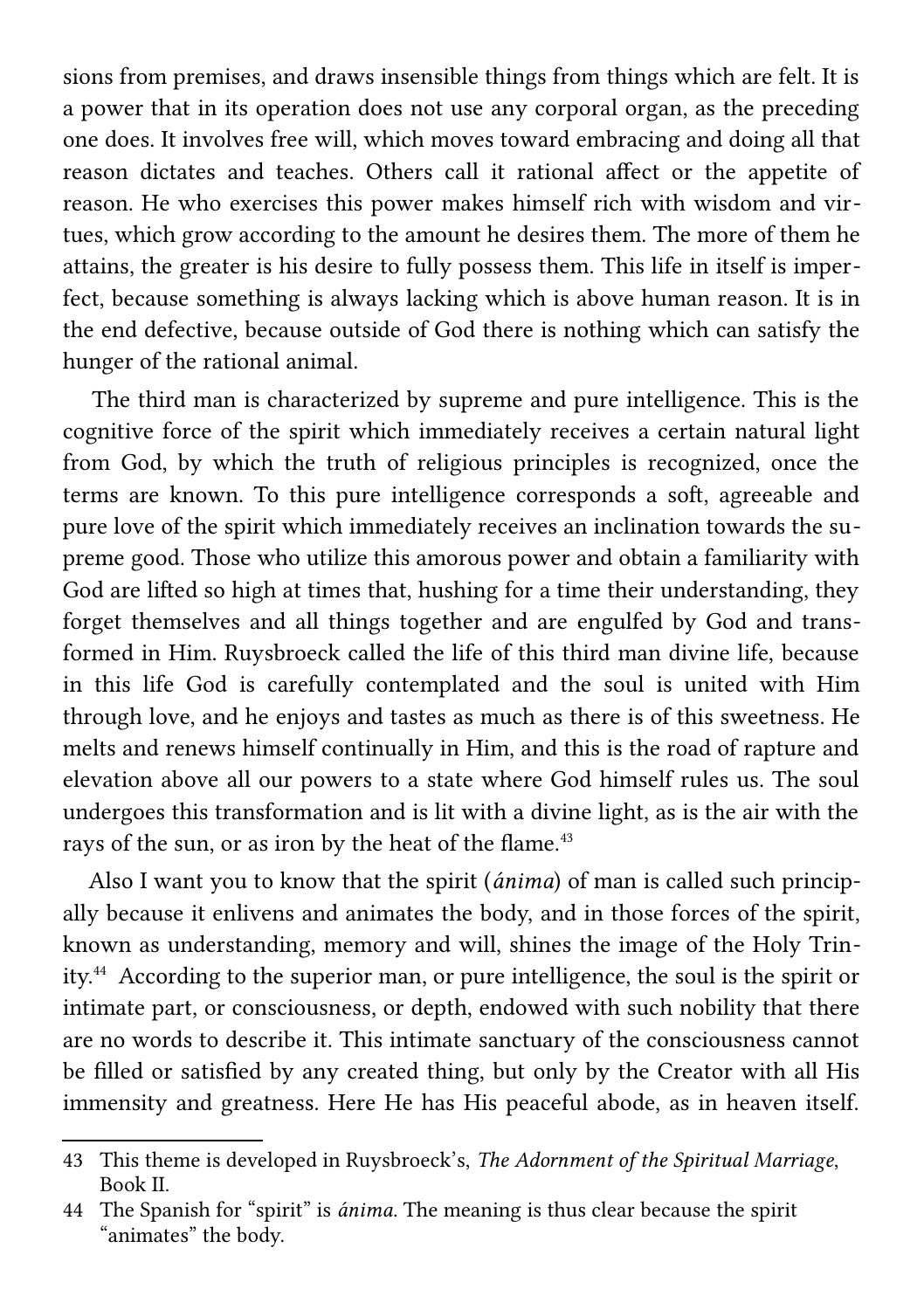Nor is it necessary that we look for Him outside of ourselves when we wish to converse with Him. To the degree that we do not banish Him through sin, He is inseparably there, in this, His sanctuary, prepared to hear us and to show us mercy—although at times He is so hidden as to appear to be absent. For which reason we must here commit to Him all the efforts of our soul with strict attention and reverence. From this spirit, or intimate part, or center, or apex of the spirit proceed all its forces, just as rays proceed from the sun. And these forces return to their center and source through dedicated charity and sincere concern for God. Blessed is the man who knows how to arrive at this center by perfect resignation, because one hour of such effort is worth more, in gaining pardon from sins and obtaining of grace, than many years of other efforts, no matter how lofty and acceptable. God works in the soul so converted, such profound things that it itself does not understand them. But with those who dull these precious faculties and interior powers, He has no intercourse nor communication. And this is the greatest misery which the rational creature can suffer.

#### **V**

Friar: Frankly, I am amazed and beside myself to hear what you say. I never realized that there are within us such great riches nor that there exists such a wonderful and satisfying center.

Master: You will find very few who know this, because most are given to external things, without attempting to enter into themselves to seek this treasure and converse with that Lord who says: "My kingdom is within you."

Friar: It seems that with what has been said I should now readily understand the commandment of love, which has always been so obscure to me. If you were willing to explain it, I should be greatly consoled.

Master: To love God with all your heart is to love him with all your will and desire, in such a way that you want nothing which is opposed to God, outside of God, or above God. I mean to say that, having removed all creatures from your heart, you must offer it wholly to the Creator, in order that He only and He alone may possess it. To love God with all your soul is to love Him with all the animal-man, having in control all the five senses, and keeping them removed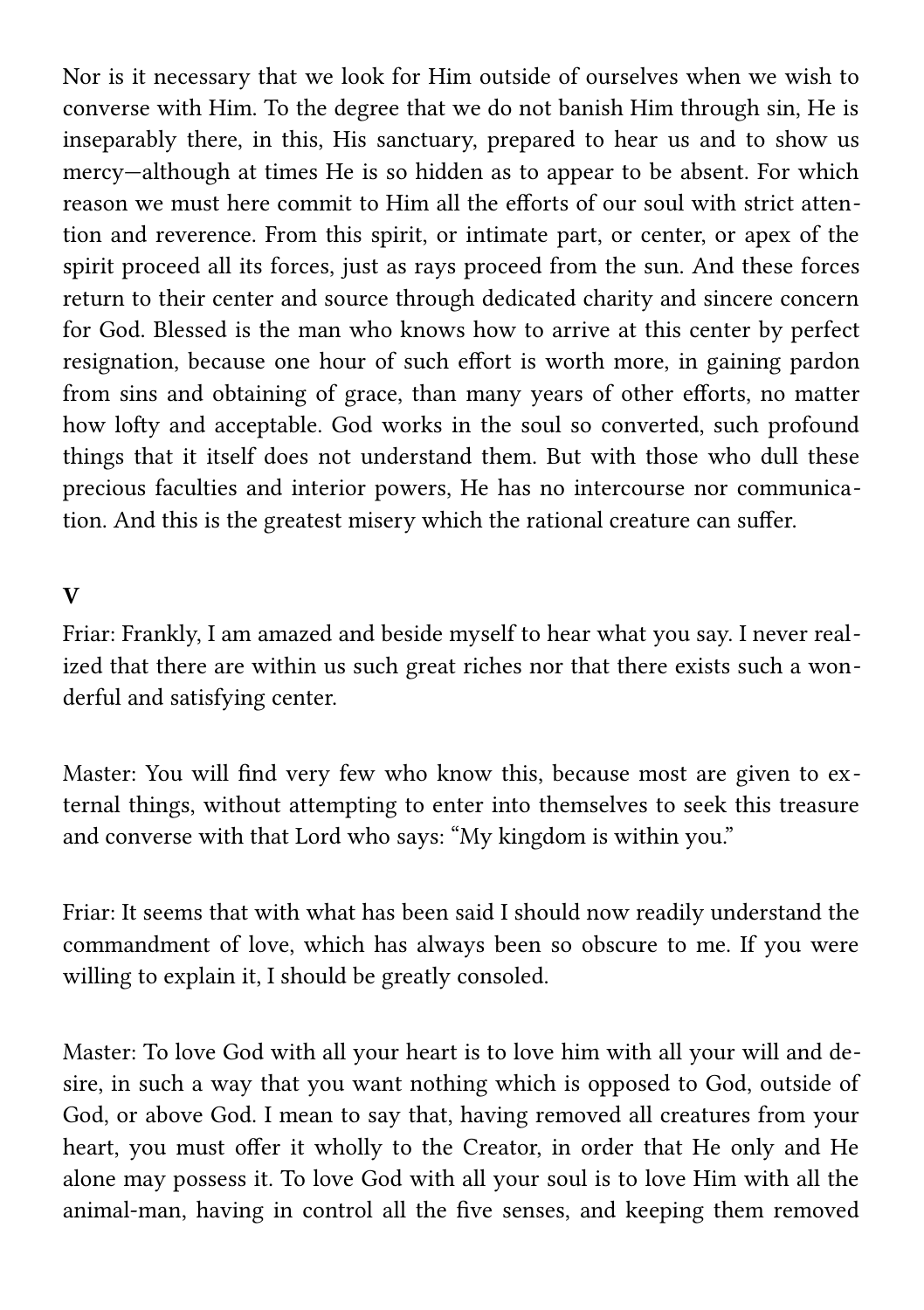from all indulgences which could offend the divine eyes. You must use the senses not to sin nor to please yourself, but rather to honor and glorify your Lord. To love God with all your mind is to persevere in true faith with sound understanding, trusting in God without reservation or false views. Or, in accordance with the doctrine that I have given you, to love God with all your mind is to enter into yourself, always intent on Him, with a pure and sincere love, undiluted by any other love which is alien or adulterous, for it is certain that no other but God can really fill our soul.

 Finally you must love with all your might. All the strength in you, interior and exterior, must be employed and consumed according to His highest approbation, without any contemplation of self-interest. You may be sure that you will in due course receive the glory and other gifts and mercies that God customarily gives to His friends. In a word, I want you to know that the various aspects of this commandment clearly demonstrate that God our Lord wants you all for Himself, without there remaining in you any room for other created things which could make war with or contradict His will. It is necessary that you rid yourself of all such things in order that God can dwell in you as in His temple, for it is not possible that He make His dwelling place within you while your corrupted self remains. Have you never seen a great Prince take lodging, entering in a village along the road, in the house of a rustic labourer?

Friar: Indeed I have seen it.

Master: Well, then, just as the laborer welcomes the Prince into his poor little house by emptying it of all his valuables, without leaving a thing, large or small (because the Prince carries with him all the furnishings and adornment worthy of his person) so, in order that God may dwell in a soul He asks that it first be emptied of the love of all creatures including itself. The Ecclesiasticus says: "Write wisdom in your heart in the time of emptiness and note well that he whose heart is least occupied with the world is the one most filled with wisdom".[45](#page-22-0) The wisdom that knows and nourishes the soul is received to the degree

<span id="page-22-0"></span><sup>45</sup> (Eccl. 38). Ecclesiasticus 38 has not got this text. Ecclesiasticus 38: 25 says: "The wisdom of a scribe cometh by his time of leisure: and he that is less in action shall receive wisdom." Modern Spanish version of Vulgate: "La sabiduria la adquiere el letrado en el tiempo que está libre de negocios; y el que tiene pocas ocupaciones: ése la adquirirá." Jerusalem Bible: "Leisure is what gives the scribe the opportunity to acquire wisdom; the man with few business affairs grows wise."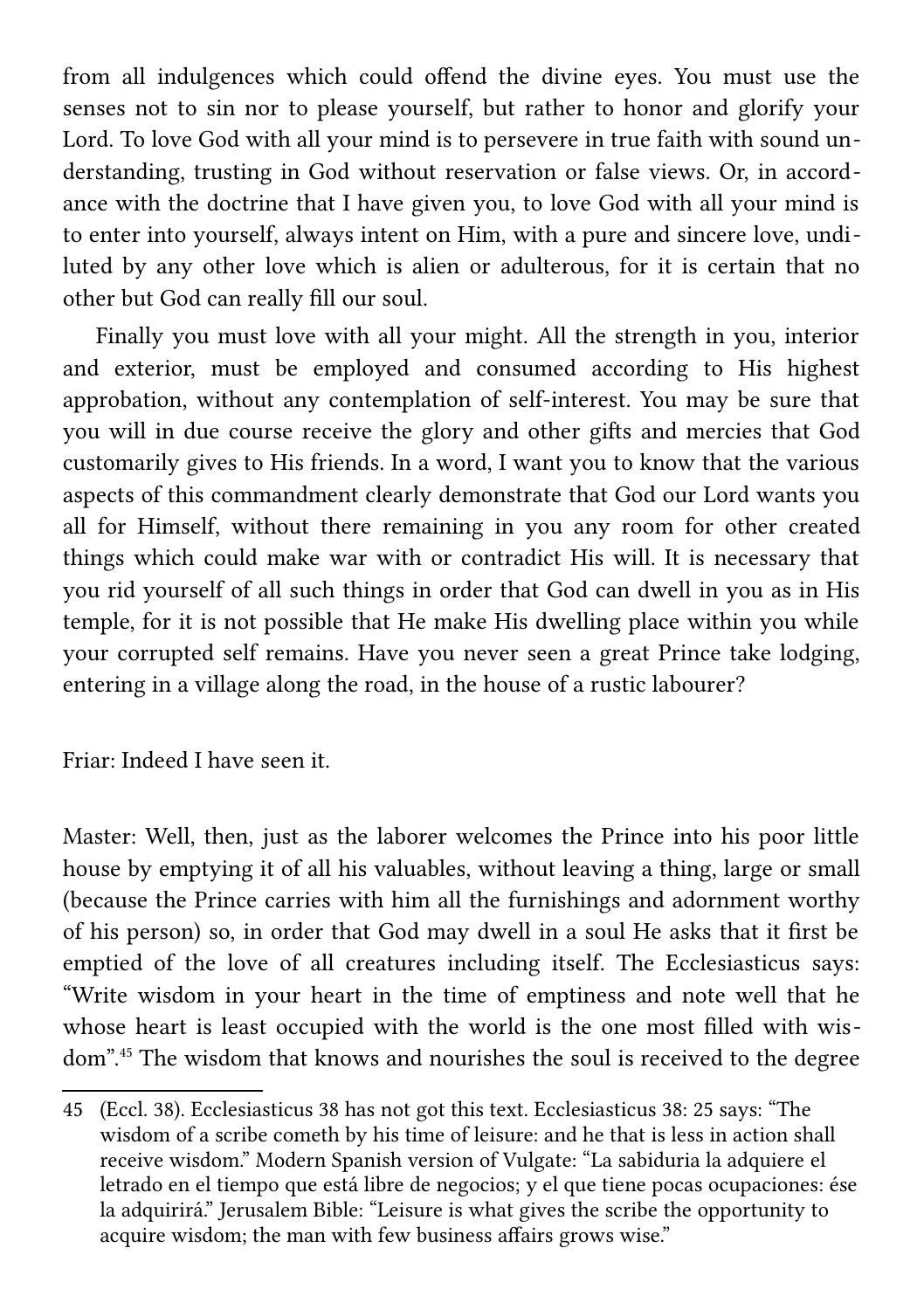that our hearts are vacant and are emptied, not only of the love of creatures, but also of the acts of interior and exterior feelings. Once these are put aside and silenced, the pure soul flies to its Creator and undergoes at this time the transformation wrought by the Holy Spirit, which works great marvels in the soul which is thus pure and empty. Before this divine Spirit in the beginning of the world came walking on the waters and made them fertile and produced so many lives, it is said that the earth was vacant, which is to tell us (speaking to the interior man) that the region of our hearts must be cleared of all creatures so that it can better receive the coming of Him who fills it wholly, who is God.<sup>[46](#page-23-0)</sup>

 How emptied was the heart of him who, speaking of charity and imperfect knowledge, said to the people of Corinth: "When that which is perfect is come, you must do away with that which is partial and small. When I was small, I spoke and understood as a child; but when I became a man, I put away childish things."[47](#page-23-1) Everything is small and childish which is not God, and the knowledge that one has by means of creatures, is as darkness compared to that light which God infuses in the soul cleared and free of them. In truth, whoever plays with these transitory things in his mind and gives them a place in his heart, is a child. In order to grow up he must push them aside and free himself for the Creator alone.

 The Prophet Jeremiah (and holy King David in agreement with him) says that before God, as in prayer, we must pour out our hearts like water—meaning that nothing should remain within them, neither thought, nor affection for creatures, so that we may find ourselves alone with His Majesty.<sup>[48](#page-23-2)</sup> In the 138th Psalm it is written: "The night is the illumination for my delights." To my view, what those words mean in the spiritual sense is that by freeing ourselves of our present concern for creatures (for these are darkness, as I said in the 15th chapter of the *Triunfos*) we find the delights and subtle pleasures of the contemplative soul, whose will at this time is activated and working or receiving great gifts and riches from its celestial Husband. God, in order to symbolize this freeing of the heart, commanded in his ancient law that the altar where the perpetual flame of sacrifice burned be hollow and empty.<sup>[49](#page-23-3)</sup> In order that this be understood, He makes transpire that which occurs in the Holy Sacrament of the altar, when at

<span id="page-23-0"></span><sup>46</sup> (Genes. 1). Gen. 1:2.

<span id="page-23-1"></span><sup>47</sup> (II Cor. 13). 1 Cor. 13:10–11.

<span id="page-23-2"></span><sup>48</sup> (Psalm. 21). Psalms 22:14. Douay: "I am poured out like water." Jerusalem "I am like water draining away."

<span id="page-23-3"></span><sup>49</sup> (Exod. 39). Exodus 38:7.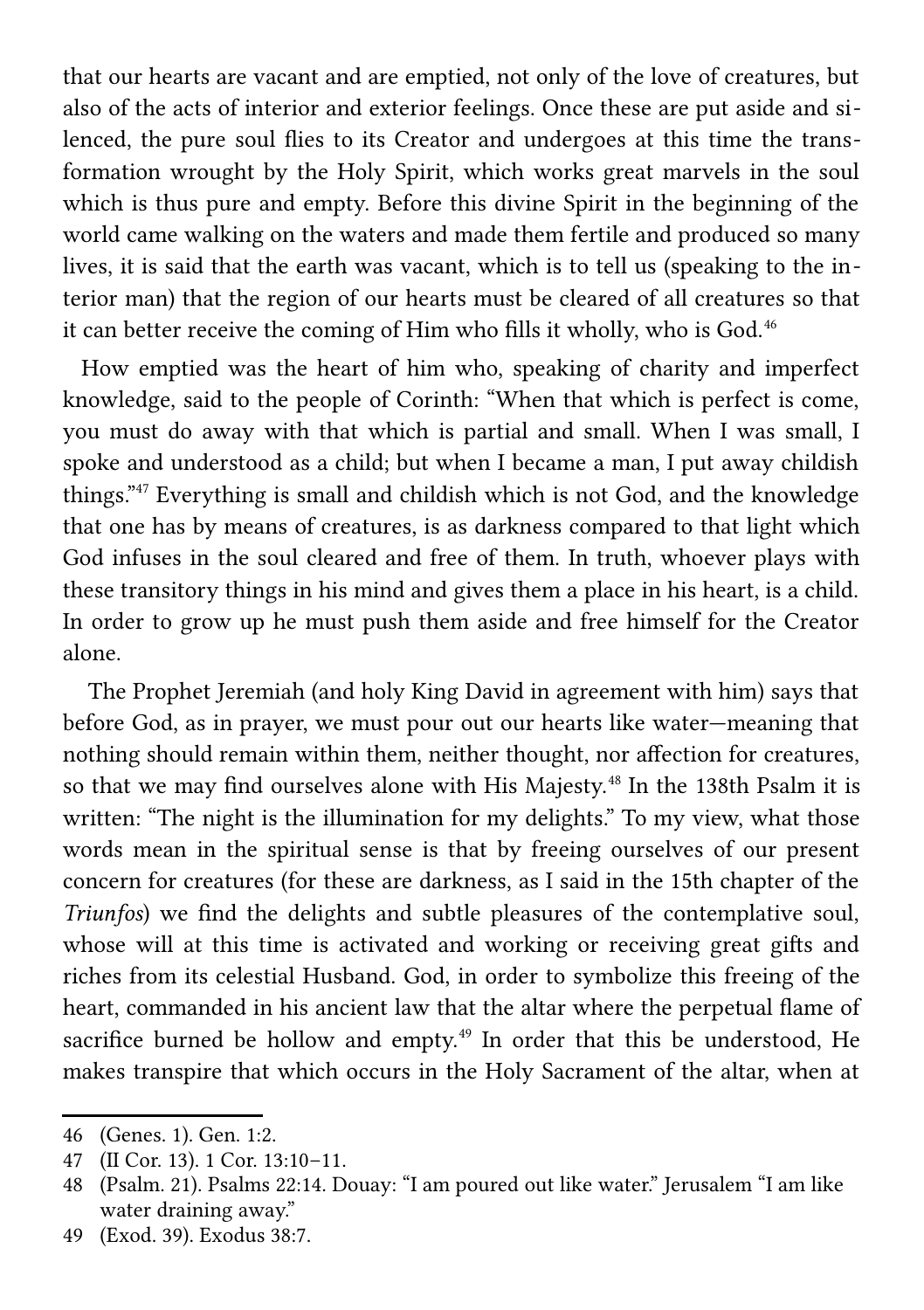the voice of the priest the bread abandons its own substance and the body of Christ succeeds it, leaving only the outward signs of bread. After the consecration, in the substantial sense, it is the body of Christ, and in the accidental sense only is it bread. I mean to say that there is no substance there of bread, even though all the outward signs are there, and for that reason it is called transubstantiation. Therefore, He wishes that, at His call, by which he converts us to Himself, all creatures, including ourselves, should depart from our hearts leaving this dwelling free and vacant for Him. Even so did that divine Apostle who in carnal flesh dared to say: "I live, yet Christ, not I, lives in me."[50](#page-24-0) This is to say that, in the spiritual sense, the accidental part of me is man, but the substantial is of God. This is how God wants us to be for Him: accidentally men and substantially gods, ruled by His spirit and in accordance with His will. This excludes all things which are possessed and excludes all misplaced loves, because, as a Prophet has said: "The cavity of our heart is narrow and there is not room for two in it; the canopy of this love is small and cannot cover more than one".<sup>[51](#page-24-1)</sup>

Friar: It seems that you are saying that the just cease to be men and become gods in essence, just as by virtue of the words of the consecration the bread ceases to be bread and becomes the body of Christ.

Master: I do not quite say this. I am speaking of transformations of love, all of which are accidents. I say that in loving God I don't cease to be what I am in respect to essence, but only accidentally. I am saying that the soul transformed in God by love lives more for God than for itself, because it desires and follows not what the exterior man asks, but that which God ordains. Therefore since this soul dwells more where it loves God than where it gives life to the body, it follows that it is more a part of God which it loves than it is of itself. And in this sense you can say that the just are accidentally men and substantially gods, for they are ruled and live by the Divine Spirit. It is like molten steel which continues to be steel although dressed with the qualities of fire, appearing more fire than steel in essence—although truthfully it is not fire except by participation, as the just are gods only by participation in the Divine.

<span id="page-24-0"></span><sup>50</sup> (Galat. 2). Gal. 2:20.

<span id="page-24-1"></span><sup>51</sup> Juan de los Angeles here identifies the prophet as Isaiah.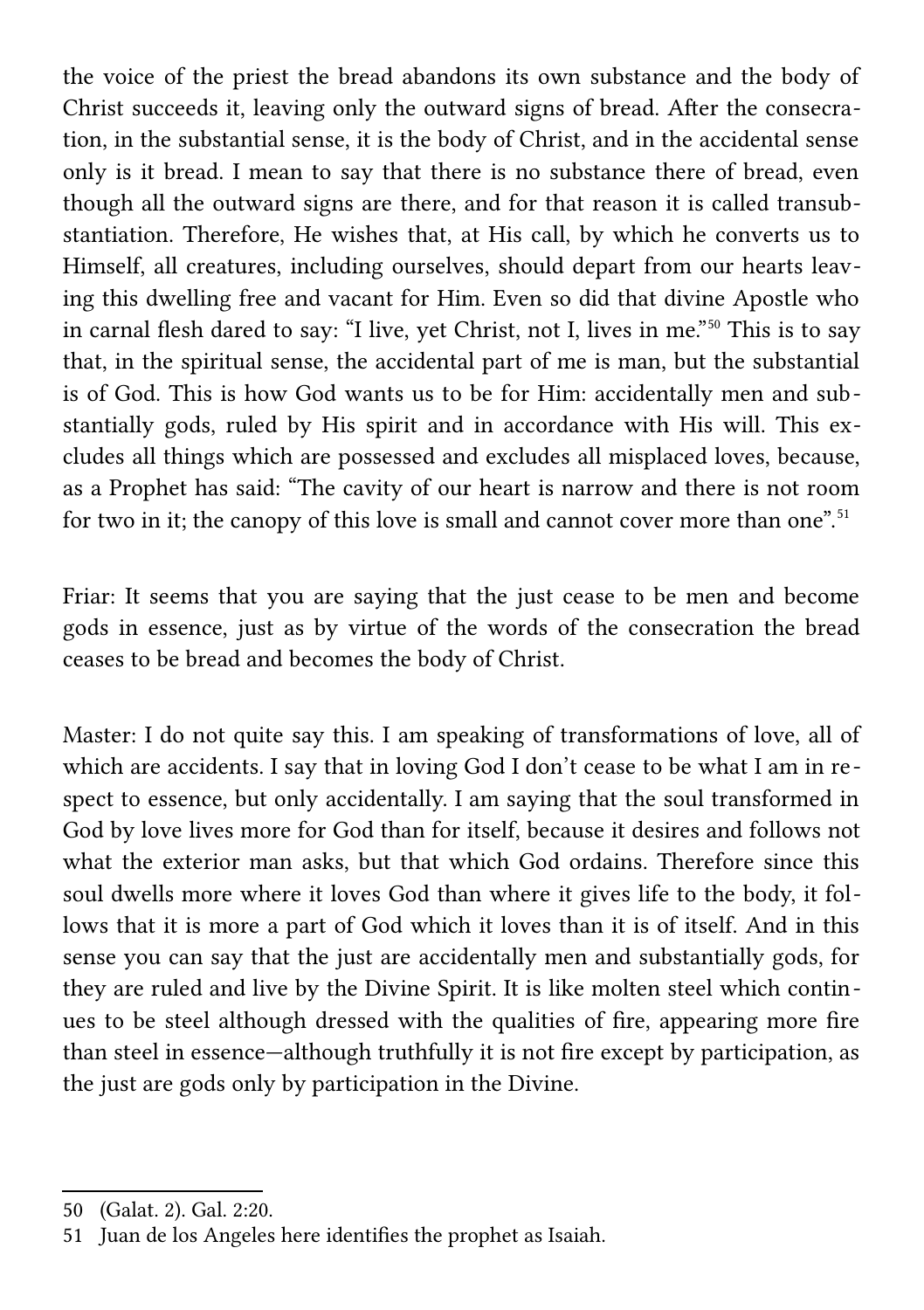Friar: This certainly is an admirable doctrine, father, except that two things sit badly with me. First, the idea that I can live without myself, as you say the Apostle lived. Second, the idea that the rational spirit being only one, should have such different faculties and carry out such varied tasks as though it were many spirits.

Master: Your points are well taken. The spirit is one in respect to its essence and substance; and according to the doctrine of Duns Scotus and other men of Paris, there is no real distinction between the spirit and its powers. [52](#page-25-0) Saint Thomas, however, says that there is a real distinction between the spirit and its powers, which considered in their diverse respects, are sometimes called accidents, and sometimes considered as virtually the natural properties of the same spirit.

Friar: Let us, if you do not mind, leave these differences for the schools to argue about and say with Isidore that the powers are aspects of the spirit, that they are the same with it, and that due to the diversity of tasks with which the spirit is occupied, it has diverse names.<sup>[53](#page-25-1)</sup>

Master: This is how it seemed to Duns Scotus, and following him now, let us say that the spirit is one, since everyone has it, but that there are in it diverse faculties or virtues, which the Lord gave it as instruments for work, except that with their little use they are confused in us and are not in that state of readiness which is required for such high exercises as these. So it is necessary to first cleanse and dress oneself carefully. By which I want you to know, Desirous son, that in order to perfectly convert yourself to God, understanding and reason must serve as tutors to the bestial and sensual man, removing him from all the profane likes and delights, of thoughts and words as well as actions, in order that in this way you can achieve perfect mortification and negation of yourself. You thereby bring this man to such a point that from then on he does not labor

<span id="page-25-0"></span><sup>52</sup> Duns Scotus: (Oxon., II, d. 16… "*essentia animae indistincta re et ratione, est principium plurium actionum sine diversitate reali potentiarum… anima continet potentias suas unitive, quanquam formaliter sinc distinctae*." In other words, he says that the soul is one single indivisible power, having intelligence and will. There is no real distinction, but a formal distinction, between the soul and its powers.

<span id="page-25-1"></span><sup>53</sup> (Isid. lib. II Etim, c. 1). Saint Isidore of Seville (c. 560–636), the last of the Latin Fathers, was a man of phenomenal learning, best known for his encyclopaedic *Etymologiae*. The reference here is to book 11, chapter 1.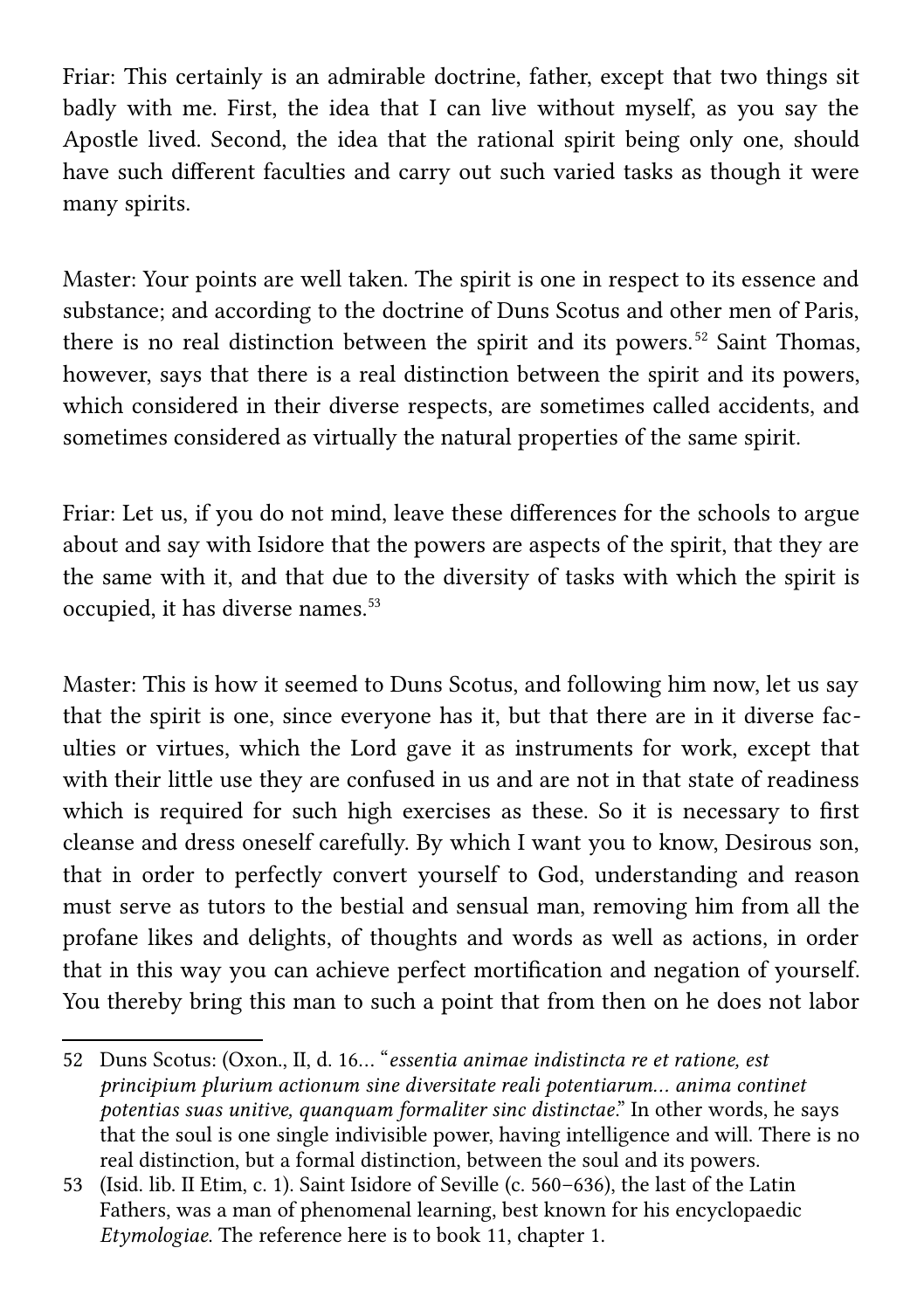because of exterior feelings nor spend himself for creatures, but rather in accordance with that which sound reason dictates and understands to be the will of God. This mortification of the natural self will be very annoying and difficult for you at first, but in the eyes of God will be very well accepted and will give off a fragrance like the softest aroma, the most exotic incense. Keep your understanding free of perplexing doubts, let it be, as I have said, founded in Catholic faith, in accord with and completely responsive to the holy church.

 Offer your will to God with perfect abnegation, cleared and free from desire, affection or inclination towards any of the creatures of the world. And keep, so far as possible through divine grace, your memory empty and vacant of images and forms of all that which is not God. See to it that these mundane concerns are purged and made submissive to your spiritual center, where God dwells and is present. There you can adore and revere and embrace Him with the firm ties of intimate love. Take care that in the same way that you are led to see and know the material sun by its rays, so also by these very mundane concerns you are led and carried to understanding, and from under-standing to the secret of the spirit, and from there finally to God. You will also realize that our spirit is in this world midway between time and eternity; and if it elects to walk with exterior things and is converted to time, that is, if it is made temporal by loving temporal things, it will without doubt forget eternity. Then all that which is divine will be diminished in it and will pass it by and leave it far behind. Just as things seem smaller than they really are when viewed from a distance (and the farther away the smaller, and with even more distance are not even recognizable) so the divine things which are far from our heart come to be judged as small by those who do not know how to contemplate eternity. And because our flesh wars with our spirit, it is exasperating for the spirit to have as would-be friends in its earthly or natural place, all these temporal and worldly things when the spirit doesn't even have its kingdom here. It is in exile, for its true friends are in heaven. Therefore it is necessary to arm ourselves against the flesh and conquer it with strict penitence in order that it does not brazenly return and rise against the spirit. Do you want, then, to conceive in your soul a singular devotion and ardor against yourself? Just imagine that you are now dead, for in a brief while, like it or not, you must die, and consider at the same time that your soul is parted from your body and joined with eternity. You will then see how little you care about those injuries and wounds that might happen to your body on earth and how little you care about that which occurs in the world. Also, remember how heedless the martyrs were of their bodies, even before they were parted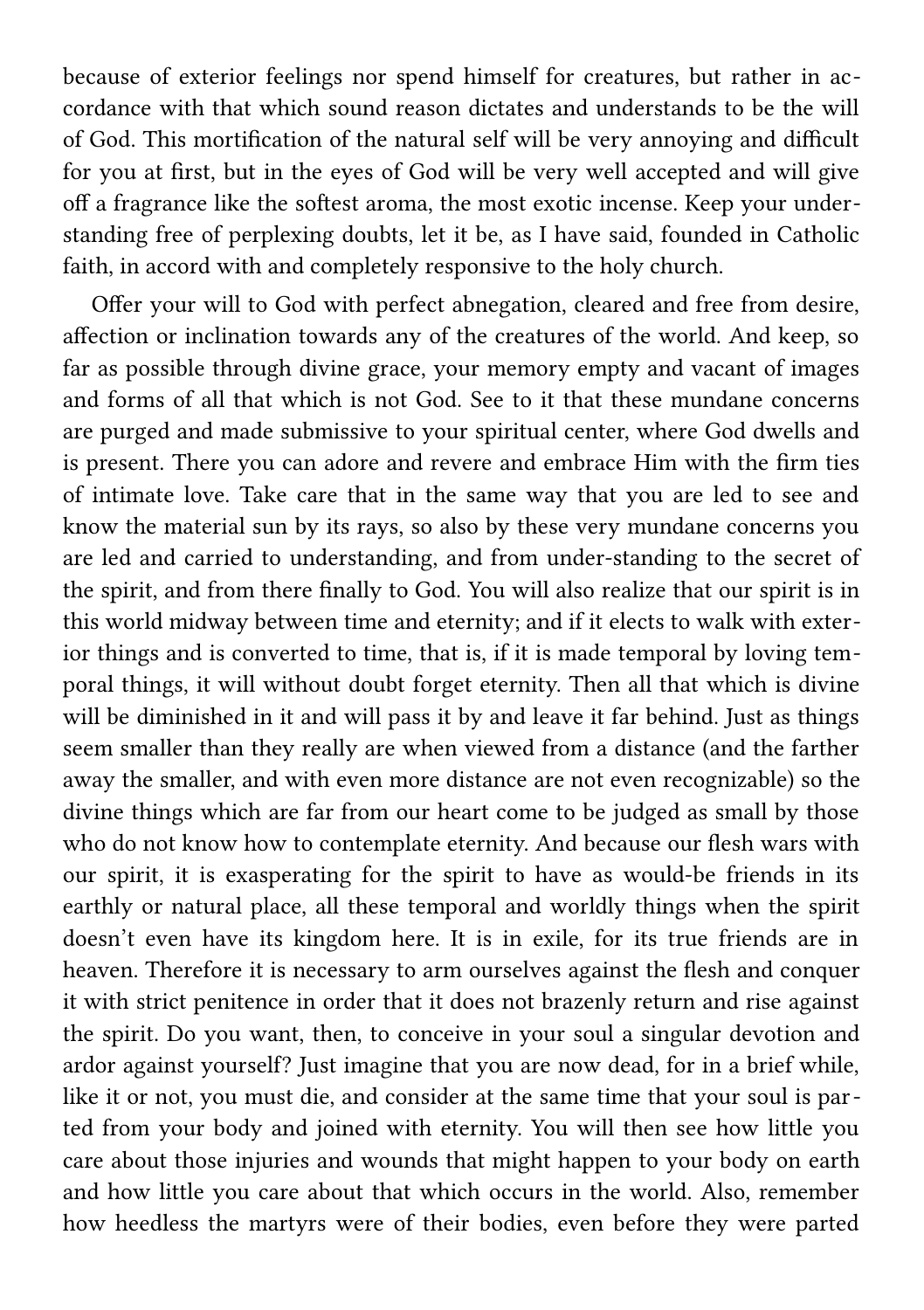from their souls, having merely thought that shortly they would have to leave them.

## **VI**

Friar: I am very gratified with what you have said, both in regard to the supreme commandment of divine love and in regard to the purification of the forces of the spirit. The only thing which I need now to know is that which you seem to have deliberately omitted, and that is the first thing I asked concerning the living and not living of Saint Paul—a thing which has always been difficult for me, because it seems impossible for one man to exemplify at one time, the words: "I live and I do not live."

Master: I was given a good opportunity to explain this passage of the Apostle when in my *Triunfos* I spoke of the transformation or death or mortification of love. Since I said so much there, I was ignoring your question. However, since you do not excuse me from answering, I shall try to relieve your doubts. Saint Dionysus cites this passage.<sup>[54](#page-27-0)</sup> Because what he had said appeared difficult to his pupil, as it has appeared to you, he purposely set to work to clarify it. Among other notable things worthy of his exalted understanding, he says that divine love causes ecstasy, which is to say, it takes those who love out of themselves and does not let them belong to themselves, but rather to the loved thing. Because the love of the Apostle for Christ was so great that he was not his own nor did he live for himself, but completely for Christ, he dared to say that he lived and did not live, and that his life was Christ. This is as if he had more clearly said: "I am made God by love or love has transformed me in Christ, and I am a Christ of love." Two things presuppose this ecstatic love of Saint Paul, which must be considered in whomever suffers this ecstasy as he did: the first is the natural being of whom it is said, "I live"; the second is the being of grace, who says, "I do not live, because Christ lives in me." The corrupted natural being wanes in this condition, while that of grace grows so that the spirit feels Christ within itself more than it feels itself. So, concerning the first life, he lives as if he were not living, because he heeds only the second life and says he lives in it.

<span id="page-27-0"></span><sup>54</sup> Dionysius the Areopagite, converted by Saint Paul according to Acts 17:34, was the first Bishop of Athens. Various philosophical writings by an author of Neoplatonist views in the fifth or sixth century were attributed to Dionysius, hence the designation "pseudo-Dionysius."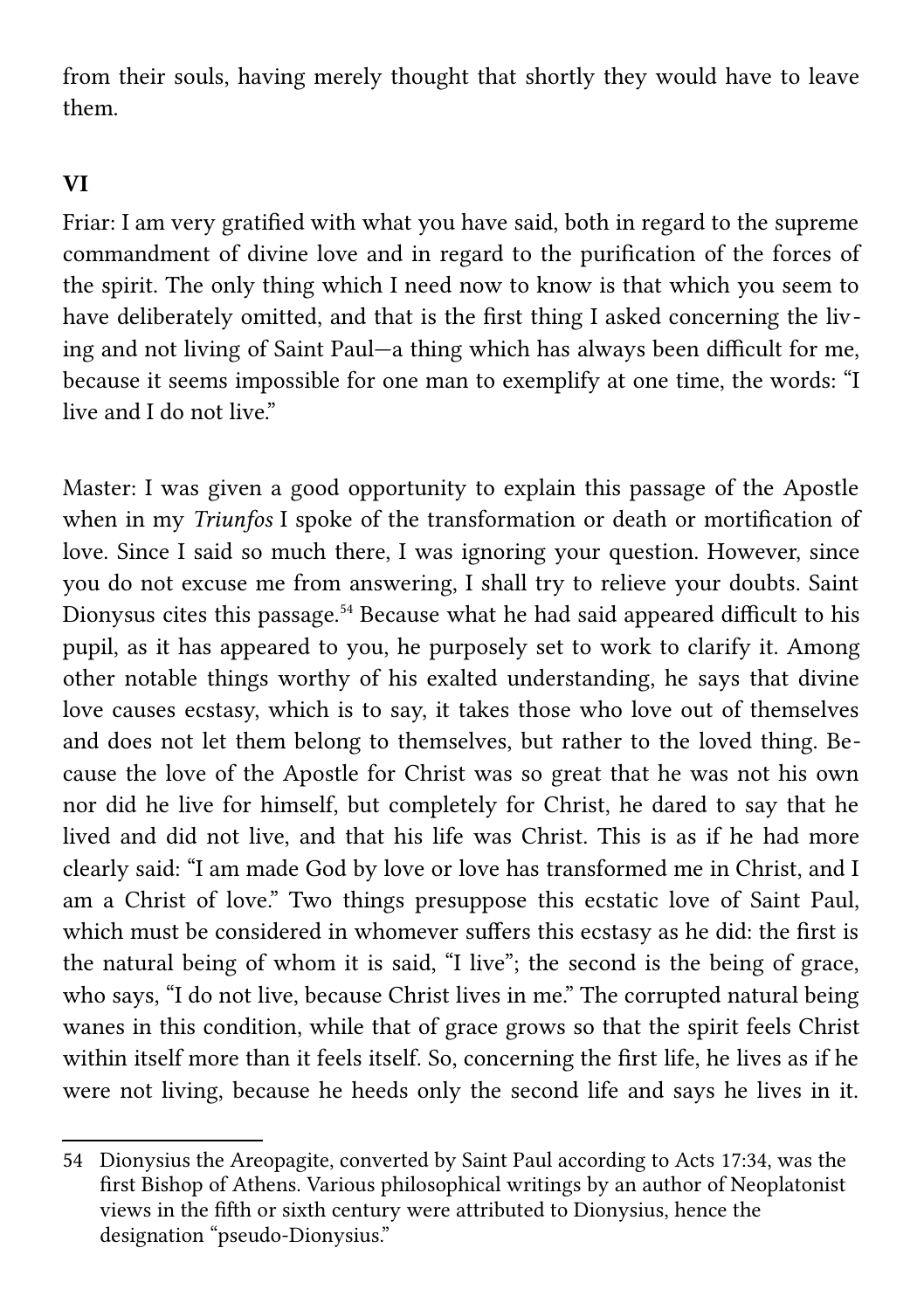And how much more justification has a man for praising himself more because Christ lives in him than because he himself lives! Oh, if you allowed Christ to work in you how it would inflame your will, how your understanding would sharpen and how your memory would come alive in order that, not you within yourself, but He in you would live and you would be truly another Christ through love. Like Saint Paul, you would have the power to convert many souls to his service as he did! This is that union so desired and so sought by Christ himself, who after the supper, when close to Death, speaking with so many truths, with his Father, says: "My Father, I have given to my disciples, for their participation in my union, the glory which you gave me, so that they may be one as you and I are—I in them and you in me, that they be consummated in one and that the world may know you sent me and that you loved them as you loved  $me^{355}$  $me^{355}$  $me^{355}$ 

Friar: That is certainly a superb flight!

Master: It is a flight no less than that of the proud eagle, that makes us gods in God and christs in Christ and sons in the Son, in order that what the Prophet said may be verified: "I said, Gods you are and sons of the Majesty all."<sup>[56](#page-28-1)</sup> Here is where the practice arose of calling Christ the vine and ourselves the shoots, to better signify this close union that he desired between Him and us.<sup>[57](#page-28-2)</sup> Also he called himself leaven because the dough after seasoning is a whole with it and, as they say, a part of its nature.<sup>[58](#page-28-3)</sup> Oh, absent and vain heart! gather yourself a bit into yourself, or better said, into your Christ, who is no other than yourself, and finally understand that from here forward you have nothing more to desire than to be man-god in Christ, diminishing yourself, in order that you may glorify yourself with the Apostle saying: "I am living, and I am not living. Christ lives in me." Because with this you will have understood what it is to be substantially Christ and accidentally man, I want to say what it means to have Christ living more in us than we ourselves and how one carries out that strict commandment of love required of the heart, spirit, mind and all interior and exterior forces.

<span id="page-28-0"></span><sup>55</sup> (Ioan. 17). St. John 17:22-23.

<span id="page-28-1"></span><sup>56</sup> (Psa. 81) Psalms 82:6.

<span id="page-28-2"></span><sup>57</sup> (loan. 5). St. John 15:5.

<span id="page-28-3"></span><sup>58</sup> (Math. 13). Matthew 13:33.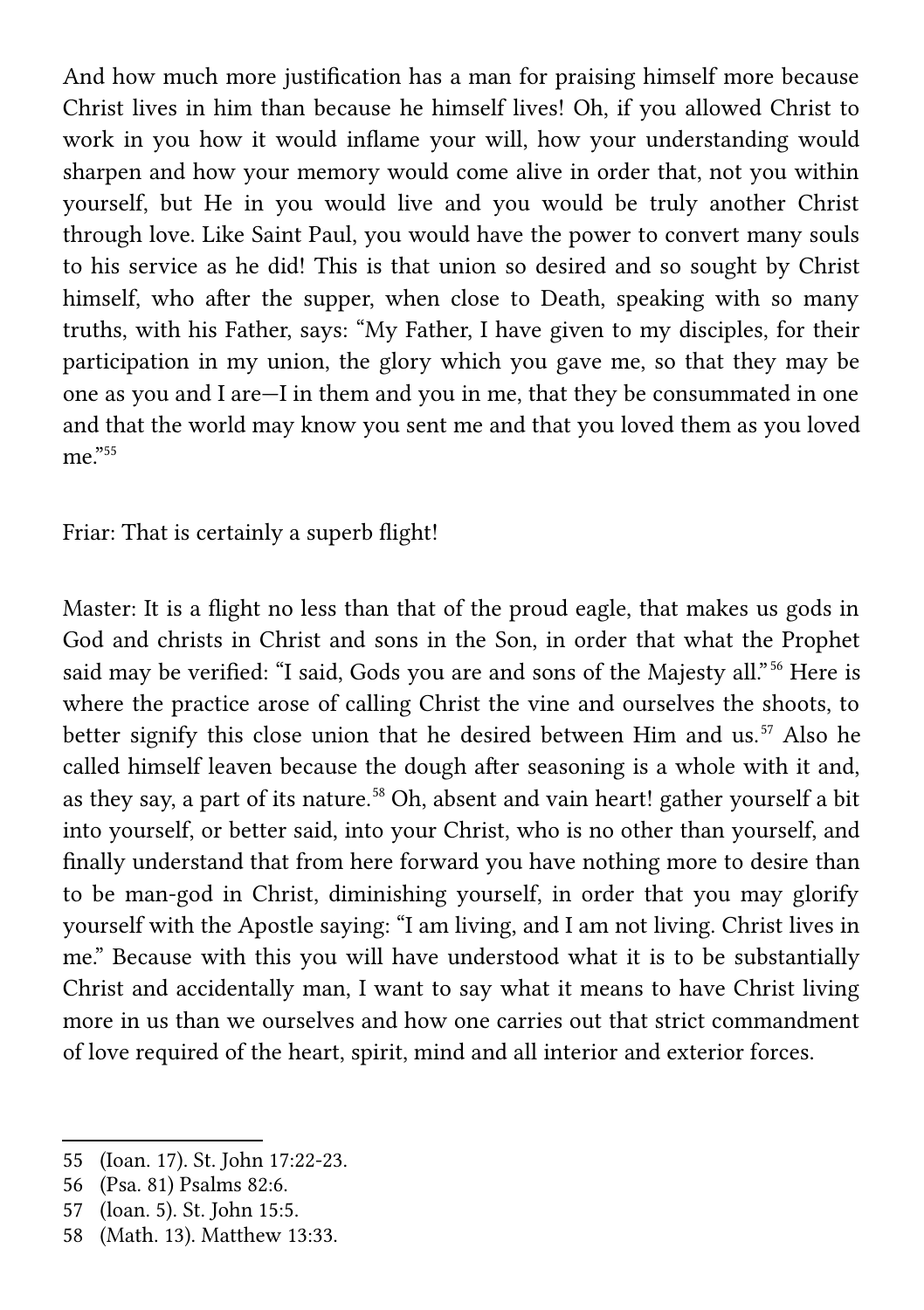What I have said will be enough for today, advising you in conclusion that the greatest loss to the soul comes from not keeping open the entrance to its intimate interior, where God is, and where no desire exists for any creatures. Therefore, whomsoever by his great negligence and carelessness loses this openness, loses in one hour more of the spiritual and interior gifts than he could earn if in this time he were to learn all the Scriptures. This is because all of them were ordered and written so that with their help we might be a complete and pure sacrifice for God our Lord. Therefore, I ask as emphatically as I can that, freeing yourself from all distraction, you dwell within yourself and withdraw all your efforts and feelings so far as divine grace permits, from useless exterior actions. Retire to the secret interior, and closing the door of your heart against the vain images and fantasies that distract the spirit, dwell alone with your Lord God, who built His holy temple within you. He who, without the hindrance of creatures, that is, with purity and simplicity, draws near to God, becomes one with Him and is superior to all the images and forms of creatures. And since grace flows abundantly from this interior into a man and augments the forces and powers of his spirit, all of these labor by means of it with happiness and enthusiasm. Here is where you must offer all to God and abandon yourself, living completely in Him, flowing like melted liquid in Him, and adoring Him in spirit and truth. In order that you may conserve this interior in intercourse and celestial conversation with your God, see that this flow is neither of words nor of works through the exterior sensations, for the more words and works, the more there will be distractions and accidents. I advise you that here, more than in any other exercise, is our health and spiritual well-being. Believe me, if you constantly dwell in your interior, you will lose yourself. Then you must restrain the natural man so that it is not distracted and does not wander this way and that. It is certain that a single idle conversation will distract you and many such will impede the peace of your soul. You are also warned that, although by the grace of God all sins are now beaten down and dead in you, the inclination and cause persevere always with you and with these tendencies you have to war continuously during your mortal life.

Friar: And what if I should not feel God within me?

Master: Then work with all your power until you find Him again, exiling from yourself all which would or could be an impediment. Choose death before doing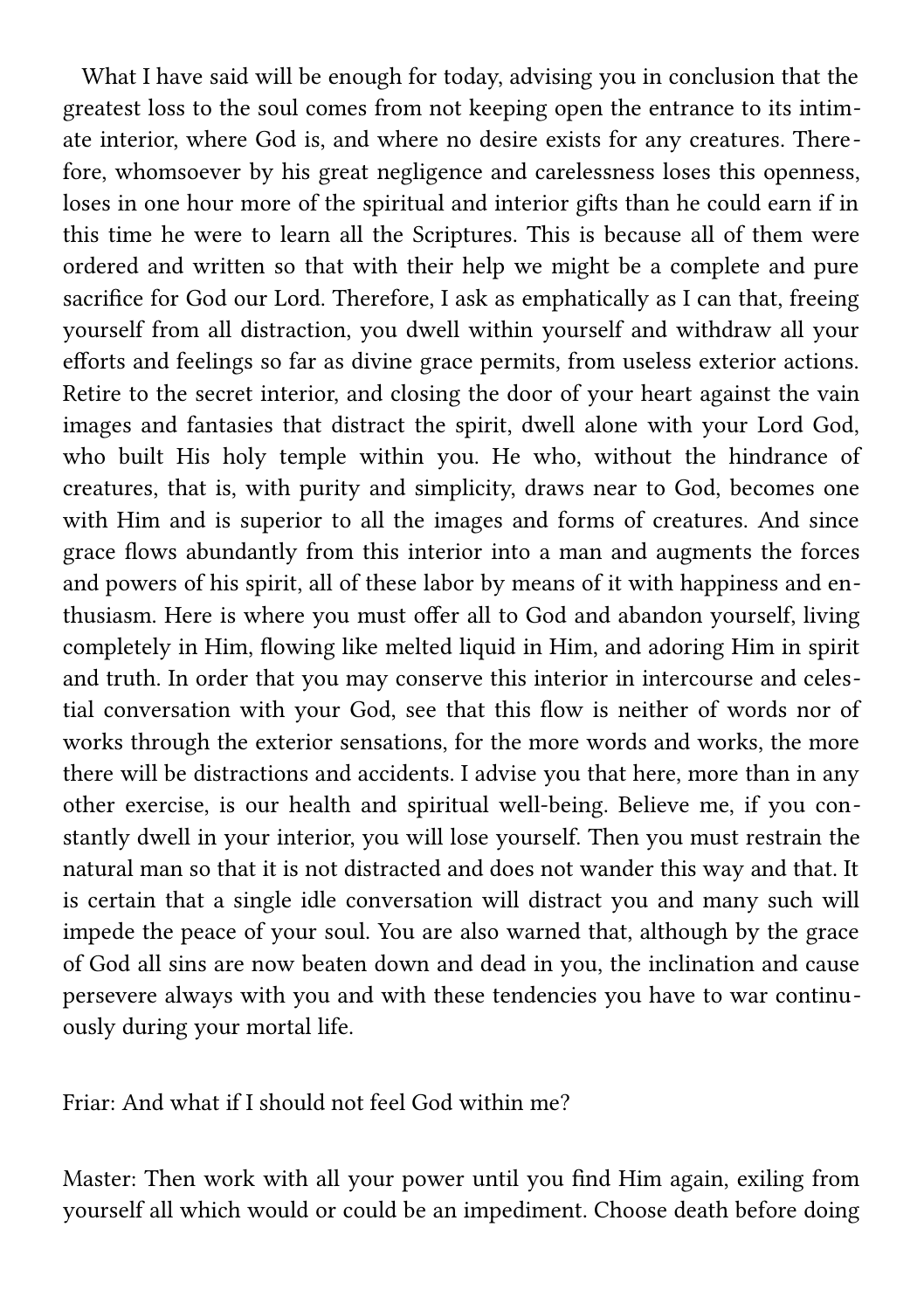anything against the will of God or consenting to a sin, however minor it might be, and do not trouble yourself in pleasing any creature outside of God. Be content with the good part of Mary, without making persistent complaints, like Martha, for this is not usually done except by those of little spirit or good in their souls. I beg you one and many times, do not go outside of that sacred dwelling place within you, for it could be that you will pay for one hour of absence with many years of frustration and even with the possibility of never more re-entering yourself. Devote yourself without interruption to interior solitude, and, speaking in secret, say to yourself: "He whom I seek is not comprehensible by feeling nor by intelligence, but pure souls may embrace and receive Him. This I profess and seek, and whatever might come to me, be it prosperity or adversity, I must suffer it and rise above it and continue my way. Our father friar Pedro de Alcántara recollected himself with only these words: "Return, my soul, to your rest (which is the interior center) for there your bountiful God awaits you."[59](#page-30-0) He said that with this verse his soul, as if ashamed and dismayed by wandering at random, withdrew within itself and awaited the approach of its Husband. Do keep your heart free of verbiage, for very few words are enough for this seclusion and many are likely to impede it. Therefore, be silent, repose and submit. Trust in God, and do your part with good will. Believe me that very shortly you will be marvellously enlightened with knowledge of the most perfect paths of interior life. And this is enough for you to know how to walk within yourself, which is what I most wish you to glean from talking with me.

Friar: Blessed be God for giving me such a true and sincere master. I do not intend to depart from this teaching in the slightest, nor to tire myself in reading other books. I only ask humbly that you do not conceal from me those paths and roads which you say are in the interior life.

Master: I, son, am very weary and you must reflect well upon what you have heard. The night invites us to be silent, and it is right that we respect it.

\*

<span id="page-30-0"></span><sup>59</sup> (Psal. 144). Psalms 116:7. Saint Peter of Alcantara (1499-1562) like Juan de Jos Angeles, a member of the Discalced reform of the Franciscan order, wrote only one work which has survived, *Treatise of Prayer and Meditation*.